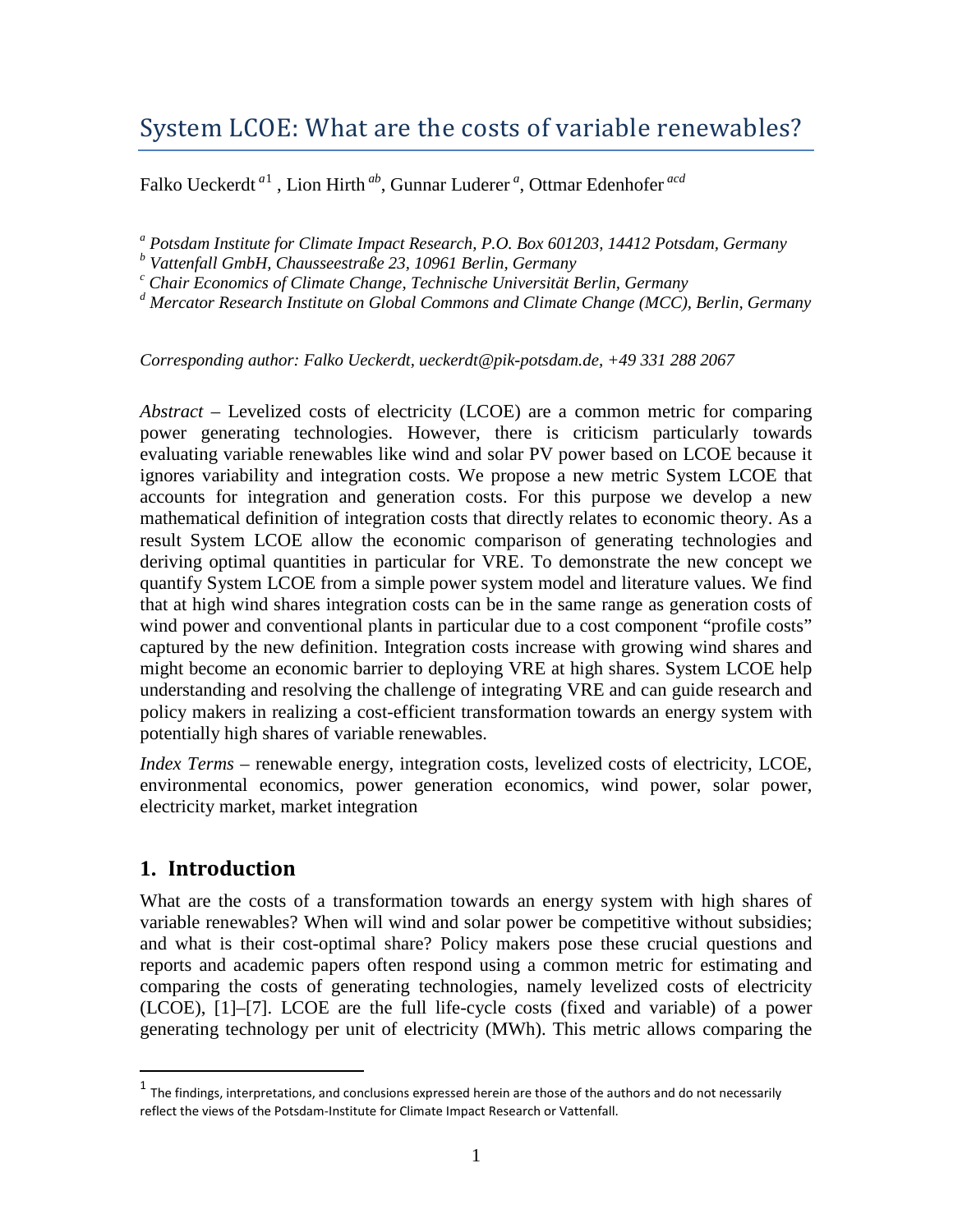generation costs of conventional plants with variable renewable sources (VRE) like wind and solar PV, despite their different cost structures. VRE exhibit high fixed costs and negligible variable costs, while conventional technologies have different fixed-tovariable-costs ratios. It is sometimes suggested or implicitly assumed that VRE deployment should be competitive and economically efficient once their LCOE dropped below those of conventional plants. However, there is qualified criticism towards this conclusion and the metric of LCOE itself.

Joskow shows that LCOE are a flawed metric for comparing the economic attractiveness of VRE with conventional dispatchable<sup>[2](#page-1-0)</sup> generating technologies such as fossil, nuclear, or hydro plants [8]. Note that earlier work already implicitly recognizes this point,

[9]–[11]. LCOE alone do not say anything about competitiveness or economic efficiency. The main reason is that electricity is not a homogenous good in time, because demand is varying and electricity storage is costly. This is reflected by electricity prices, which fluctuate widely on time scales of minutes and hours up to seasons, depending on the current demand and supply situation. Hence, the value of VRE depends on the time when their output is produced. Since the output of wind and solar PV is driven by natural processes, the value of VRE is an intrinsic property associated with their variability patterns that determines their generation profile. An LCOE comparison ignores the temporal heterogeneity of electricity and in particular the variability of VRE.

To overcome the deficits of an LCOE comparison Joskow emphasizes basic economic principle that often seems forgotten: the economic evaluation of any power generating technology should consider both, *costs* and *value* of that technology. VRE are economically efficient if their LCOE (marginal $3$  costs) equal their marginal economic value. Moreover, they are competitive if LCOE are equal or below their market value, which is the revenue per unit generated by a technology. Assuming perfect and complete markets, the marginal economic value equals the market value and consequently economic effectiveness and competitiveness become congruent.

Note that in this paper we assume perfect markets because then the market and social planner solutions coincide. We apply this as a "reference case" because we want to contribute to understanding the fundamental economics of variable renewables and evaluate their economic costs from a system perspective. Admittedly, many distortions lead to deviations from this benchmark, like market power, information asymmetries and externalities. In particular the question whether the variability of wind and solar PV itself induces a new market failure is promising for further research, albeit it is beyond the scope of this paper.

The limitations of an LCOE analysis become even more severe in the future, because market values of VRE are decreasing with increasing VRE shares due to their variability, [9]–[16]. Mills and Wiser show decreasing values for wind and solar in California [12]. Hirth shows similar results for VRE for North-Western Europe including long-term model runs where generation and transmission capacities adjust in response to VRE [6]. Hirst and Hild focus on operational aspects without capacity adjustments with a unit

<sup>&</sup>lt;sup>2</sup> The output of dispatchable plants can be widely controlled, whereas VRE are subject to natural fluctuations.

<span id="page-1-1"></span><span id="page-1-0"></span><sup>&</sup>lt;sup>3</sup> Note that the term "marginal costs" does not imply that only variable costs are considered. Instead "marginal costs" means the total costs (variable and investment) of an incremental unit of a technology.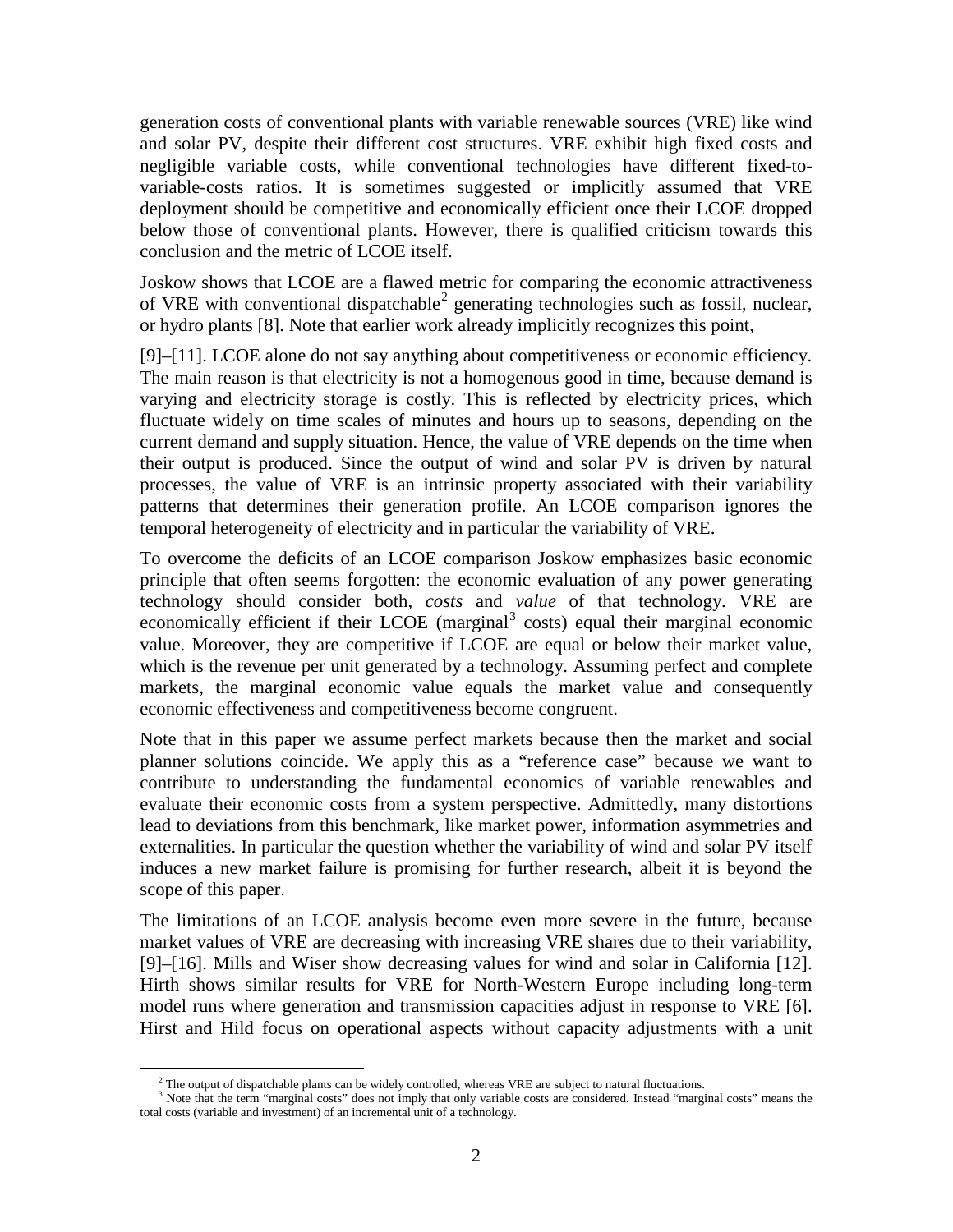commitment model and show that the value of wind drops significantly as wind power increases from zero to 60% of installed capacity [13]. Grubb shows this effect in model results for the value of wind in England [14]. Hence, competitiveness and economic efficiency for higher shares of VRE will become more difficult than an LCOE comparison would imply. This increases the need for an improved evaluation of VRE, for example by complementing it with market values.

In this paper we propose an alternative approach to correct the deficits of LCOE and facilitate a proper evaluation of VRE. We introduce a new concept, *System LCOE*, which seeks to comprise all economic costs of VRE in a simple cost metric instead of comparing costs and values. The metric should not only contain standard LCOE but also reflect the costs of variability that occur on a system level.

System LCOE partly build on integration cost studies that typically estimate the additional costs imposed on the system by the variability of wind and rarely also solar PV [15]–[25], [25]–[27], [28]. However, standard definitions of integration costs are motivated from a bottom-up engineering perspective and not linked to economic theory. That is why it is not clear how integration cost estimates relate to the economic efficiency or competitiveness of VRE. We want to fill this gap and mathematically derive a definition of integration costs with a direct economic link. On that basis System LCOE of a technology are defined as the sum of generation costs and integration costs per generation unit from that technology.

The main objective of System LCOE is that in contrast to standard LCOE their comparison should allow to economically evaluate VRE and other technologies. The new concept should be equivalent to the market value perspective that might alternatively be used to correct the caveats of an LCOE comparison. The task and context would then decide which perspective is more suitable. A simple cost metric like System LCOE would suggests itself for these three purposes:

- 1) The standard cost metric of LCOE is often applied to compare technologies (in industry, policy, and academic publications and presentations). System LCOE should correct the flawed metric while remaining this intuitive and familiar cost perspective.
- 2) A cost perspective is often applied by the integration cost literature that stands in the tradition of electrical engineering or power system operation. System LCOE should build on this branch and connect it with the economic literature on market values. Most importantly, this would provide an economic interpretation of integration cost estimates.
- 3) A cost metric that comprises generation and integration costs can parameterize longterm models in particular integrated assessment models (IAMs) and thus help to better represent the variability of VRE. Such an approach is sometimes already applied in IAMs by introducing cost penalties that increase with wind deployment [29]. System LCOE would provide an improved parameterization with a rigorous economic foundation.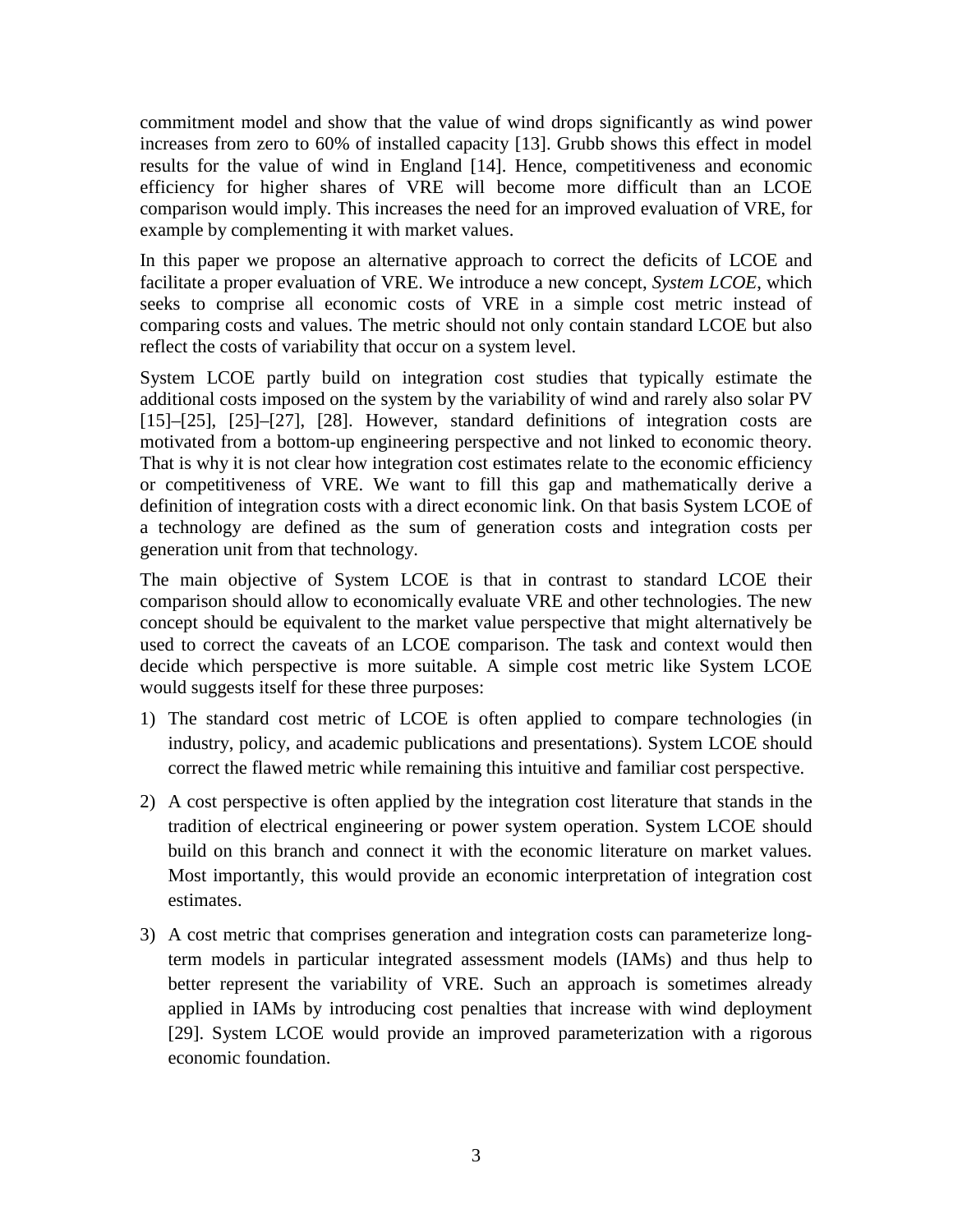This paper focuses on conceptually introducing System LCOE and discussing its implications. Moreover, we roughly quantify the new metric for VRE, which is mainly done for demonstration purposes and not intended to be a final accounting. Hereby we illustrate the magnitude and shape of integration costs and compare the relative importance of different impacts of VRE. This allows drawing conclusions for suitable integration options [4](#page-3-1) .

In principle, all power generating technologies induce integration costs. However, because VRE interact differently with the power system than dispatchable plants they are much more difficult to integrate especially at high shares. Thus we focus on integration costs of VRE in this paper.

Note that because System LCOE account for integration costs, unlike standard LCOE they cannot be calculated directly from plant-specific parameter. Rather, to estimate System LCOE one needs system-level cost data that can be either estimated from a model or partly derived from observed market prices to the extent that real market prices reflect marginal costs. In this paper we derive mathematical expressions for integration costs and System LCOE that can be applied to most models.

The paper is structured as follows. Section [2](#page-3-0) conceptually introduces System LCOE, rigorously defines integration costs (section [2.1\)](#page-4-0) and links these concepts to economic theory (section [2.2\)](#page-6-0) and standard integration cost literature (sections [2.3](#page-8-0) and [2.4\)](#page-14-0). Section [3](#page-16-0) demonstrates the concept by quantifying System LCOE based on simple modeling and literature estimates and derives implications for integration options (section [3.4\)](#page-27-0). Finally, section [4](#page-28-0) summarizes and concludes.

## <span id="page-3-0"></span>**2. System LCOE and integration costs**

To define System LCOE formally, we need a definition of integration costs. This section presents a rigorous definition of both concepts. In section [2.2](#page-6-0) we show that System LCOE determine the optimal deployment of VRE and the equivalence to the market value perspective. Furthermore we present implications for the decomposition of integration costs (section [2.3\)](#page-8-0) and an alternative interpretation of the new definition (section [2.4\)](#page-14-0).

We define System LCOE as the sum of the marginal integration costs  $\Delta$  and the marginal generation costs  $\overline{\textit{LCOE}}_{\textit{vre}}$  of VRE in per-MWh terms [\(Figure 1,](#page-4-1) equation 1) as a function of the generation  $E_{vre}$  from VRE.

<span id="page-3-1"></span> <sup>4</sup> Inspired by [15] we use the term "integration options" as an umbrella term for all technologies that reduce integration costs. The alternative term "flexibility options" can be used as in [16] or [17].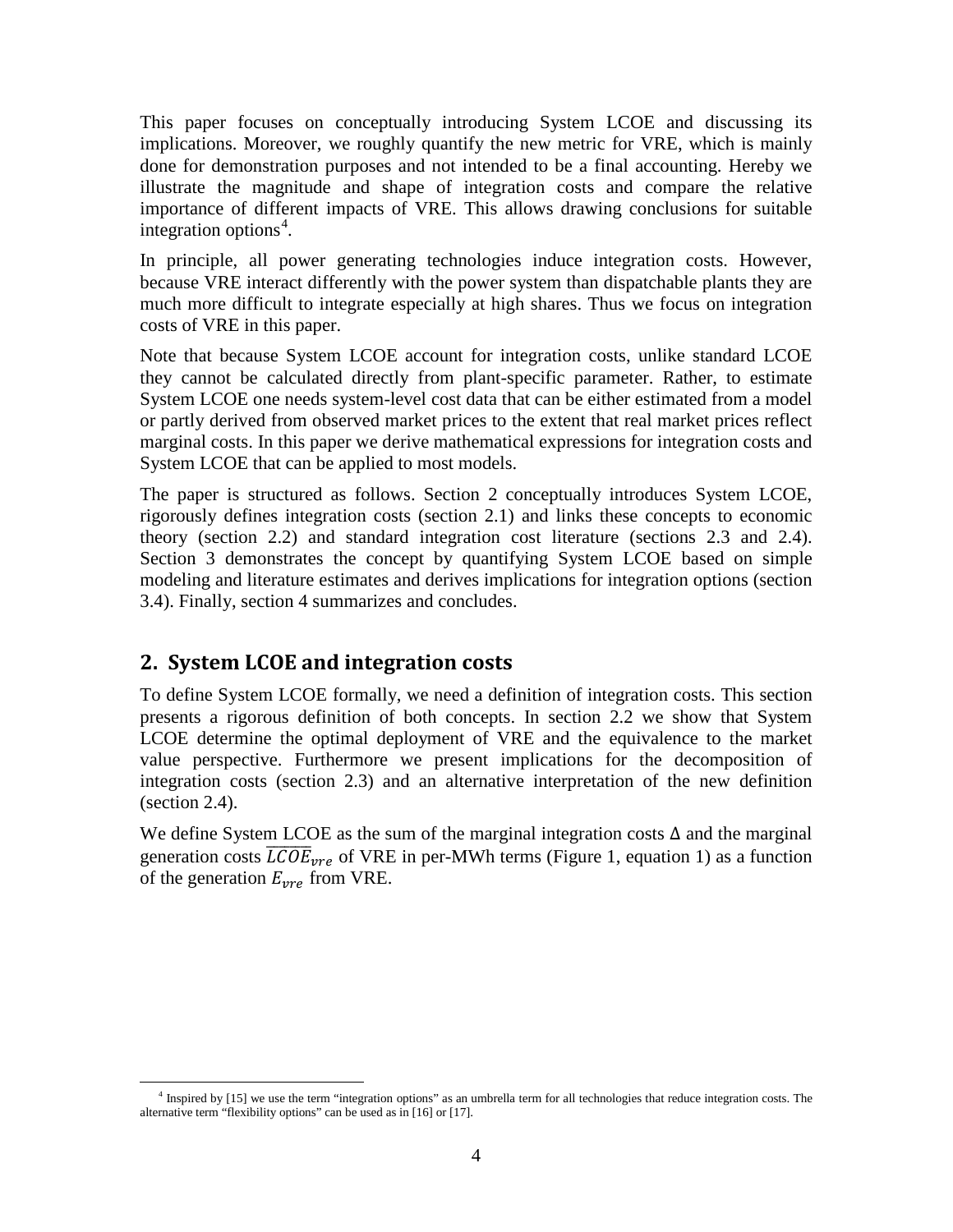

<span id="page-4-1"></span>**Figure 1: System LCOE of VRE are defined as the sum of their LCOE and integration costs per unit of VRE generation. They seek to comprise the total economic costs of VRE.**

$$
sLCOE_{vre} := \overline{LCOE}_{vre} + \Delta.
$$
 (1)

Marginal integration costs  $\Delta$  are the increase of total integration costs  $C_{int}$  when marginally increasing the generation  $E_{\nu r e}$  from VRE:

$$
\Delta := \frac{d}{dE_{vre}} C_{int}.
$$
\n(2)

The concept requires a clear definition of *integration costs*  $C<sub>int</sub>$ . However, there is no agreement on how to estimate integration costs [18]. We suggest a rigorous way of how to derive a mathematical definition of integration costs in the next subsection.

#### <span id="page-4-0"></span>**2.1.A mathematical definition of integration costs**

Integration costs have been defined as "the extra investment and operational cost of the nonwind part of the power system when wind power is integrated" [15, p.181] or equivalently "the additional cost of accommodating wind and solar" [14, p.51]. Integration studies usually operationalize this definition by estimating different cost components from bottom up, like "grid costs", "balancing costs" and "adequacy costs"  $(15]$ ,  $[17]$ ,  $[19]$ ,  $[21]$ ,  $[22]$ , also see section [2.3\)](#page-8-0). They assume that these components add up to total integration costs even though it is not clear if that is exhaustive. In contrast, we want to derive an expression for *total* integration costs and thus apply a top-down approach. We seek to formalize the following qualitative definition that is in line with the above definitions and the literature on VRE integration: Integration costs of VRE are *all additional costs* in *the non-VRE part* (residual system<sup>[5](#page-4-2)</sup>) of the power system when VRE are introduced.

<span id="page-4-2"></span><sup>&</sup>lt;sup>5</sup> We use the typical term "residual system" for the non-VRE part of a power system by analogously to the term "residual load" that often describes total load minus VRE supply. Thus it encompasses other (residual) generation, grids, and system operation.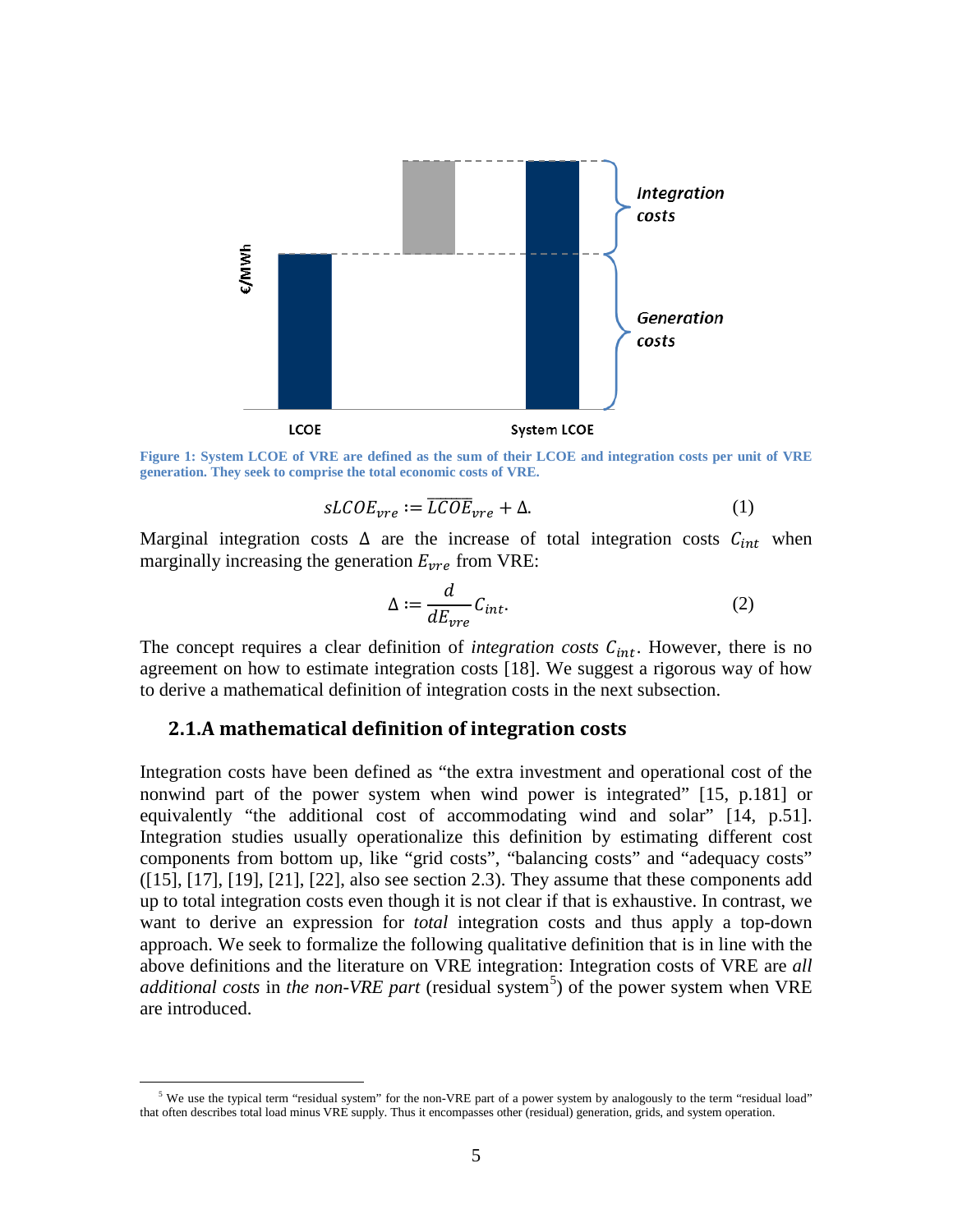However, it is difficult to determine the costs that are actually *additional*. In other words, applying the qualitative definition is challenging. Integration costs cannot be measured or estimated directly. Just modeling a single system state like the cost-optimal capacity mix and its dispatch is not sufficient. Instead, at least two power system states, *with* and *without VRE*, need to be compared to separate additional system costs.

For the *with VRE* case we assume that a power system's annual power demand  $\bar{E}_{\text{tot}}$  is partly supplied by the VRE generation  $E_{vre}$ .  $\bar{E}_{tot}$  is assumed here to be exogenously given without loss of generality for simplicity reasons. The resulting residual load  $E_{resid}$ needs to be provided by dispatchable power plants. Note, that we denote parameters with a *bar* while all variables are a function of the VRE generation  $E_{\text{vre}}$ .

$$
E_{resid} = \bar{E}_{tot} - E_{vre} \tag{3}
$$

The total costs<sup>[6](#page-5-0)</sup>  $C_{tot}$  are divided into the generation costs of VRE  $C_{vre}$  and all other costs for the residual system  $C_{resid}$ .

With VRE: 
$$
C_{tot} = C_{vre} + C_{resid}
$$
 (4)

Residual system costs include life-cycle costs for dispatchable plants, costs for reserve requirements, balancing services, grid costs and storage systems. In the *without VRE* case total system costs obviously coincide with residual system costs.

$$
Without VRE: \tC_{tot}(E_{vre} = 0) = C_{resid}(E_{vre} = 0). \t(5)
$$

Since integration costs of VRE are defined as not being part of generation costs of VRE, they should emerge from comparing the residual system costs  $C_{resid}$  with and without *VRE*. Unfortunately, the *absolute* difference of the corresponding residual power system costs does not only contain integration costs, but also the value of VRE generation mainly due to fuel savings [20], [18]. VRE consequently reduce residual costs:  $C_{res}(E_{vre}) < C_{res}(0)$ , which is not surprising since the total residual load decreases with VRE. Hence, a comparison of the absolute residual costs does not allow separating integration costs.

The crucial step is to not consider the *absolute* but the *specific* costs per unit of residual load. This resolves the problem of different absolute values of residual load *with* and *without* VRE. We define integration costs as the difference of *specific* costs (per MWh residual load) in the residual system times the residual load  $E_{resid}$ . With VRE the specific residual costs  $C_{resid}/E_{resid}$  typically increase compared to *without VRE*  $C_{tot}(0)/\bar{E}_{tot}$ .

$$
C_{int} := \left(\frac{C_{resid}}{E_{resid}} - \frac{C_{tot}(0)}{\overline{E}_{tot}}\right) E_{resid}
$$
 (6)

$$
= C_{resid} - \frac{E_{resid}}{\overline{E}_{tot}} C_{tot}(0)
$$
\n(7)

This mathematical definition comprises the additional costs in the non-VRE (residual) part of the system when introducing VRE and consequently complies with the qualitative

<span id="page-5-0"></span> $6$  The total costs comprise all costs that are associated with covering electricity demand: Investment costs and the discounted lifecycle variable costs of plants, grid infrastructure and storage systems. The system is assumed to be in an economic equilibrium and the costs are treated in annualized terms.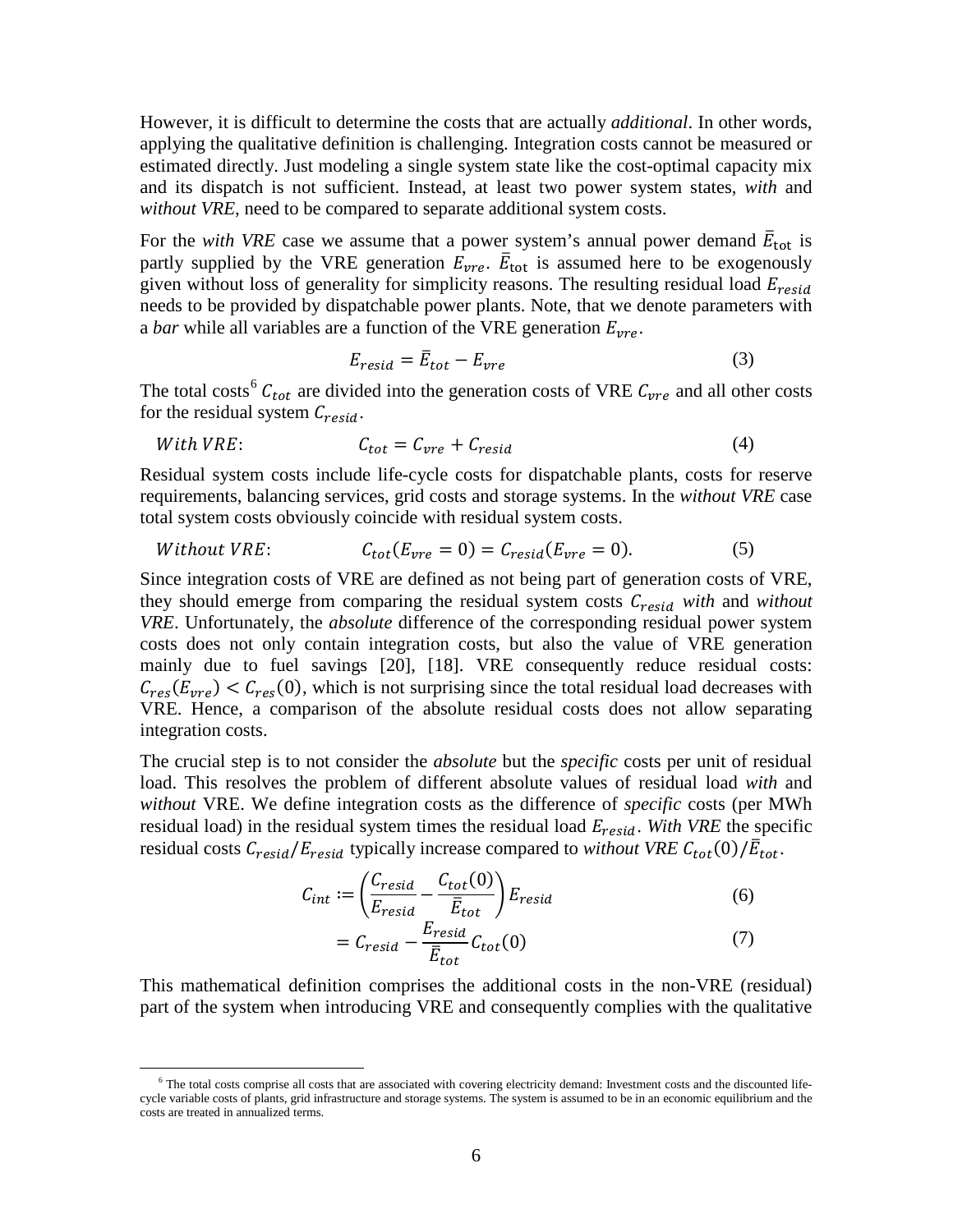definitions given above. System LCOE can be calculated by inserting this definition of integration costs in equation 2.

With this expression integration costs and System LCOE can be determined with any power system model that can estimate system costs *with* and *without VRE.* Moreover this concept can be applied for estimating integration costs of not only VRE but any *technology*. The corresponding base case would change accordingly to a *without that technology* case.

#### <span id="page-6-0"></span>**2.2.The economics of variability**

We now show that the new definition of integration costs is rigorous because it allows determining the cost-optimal and competitive deployment of VRE and thus System LCOE can be interpreted as the marginal economic costs of an additional unit of VRE.

The cost-optimal deployment of VRE is reached when total costs of a power system are minimal when varying the share of VRE.

$$
C_{tot} \to min \tag{8}
$$

$$
\Rightarrow \frac{d}{dE_{vre}} C_{tot} = 0 \tag{9}
$$

Using the definition of integration costs (equation 7) the total costs (equation 4) can be expressed as:

$$
C_{tot} = C_{vre} + C_{int} + \frac{E_{resid}}{\bar{E}_{tot}} C_{tot}(0).
$$
 (10)

Inserting this into the optimality condition (equation 9) gives:

$$
\frac{d}{dE_{vre}}C_{vre} + \frac{d}{dE_{vre}}C_{int} + \frac{d}{dE_{vre}}\left(\frac{E_{resid}}{\bar{E}_{tot}}C_{tot}(0)\right) = 0.
$$
\n(11)

The interpretation of the terms gives deep insights for the evaluation of VRE. The first summand are the marginal generation costs of VRE:  $\text{LCOE}_{\text{vre}}$ . The second summand are the marginal integration costs of VRE:  $\Delta$  (equation 2). The third summand can be simplified to  $-C_{tot}(0)/\bar{E}_{tot}$  with equation 3. These are the average costs (per MWh) in a system without VRE. Note that conventional plants impose integration costs as well which have to be contained in total costs  $C_{tot}(0)$  in addition to their generation costs. The third summand thus equals the average System LCOE of a purely conventional system:

$$
\overline{sLCOE}_{conv} := \frac{C_{tot}(0)}{\overline{E}_{tot}}.
$$
\n(12)

Using the new symbols the optimality condition (equation 10) reduces to:

$$
\overline{LCOE}_{vre} + \Delta = \overline{sLCOE}_{conv}
$$
\n(13)

$$
\Rightarrow sLCOE_{vre} = \overline{sLCOE}_{conv} \tag{14}
$$

This shows that the optimal deployment of VRE is given by the point where the System LCOE of VRE equal the System LCOE of a purely conventional system. Economic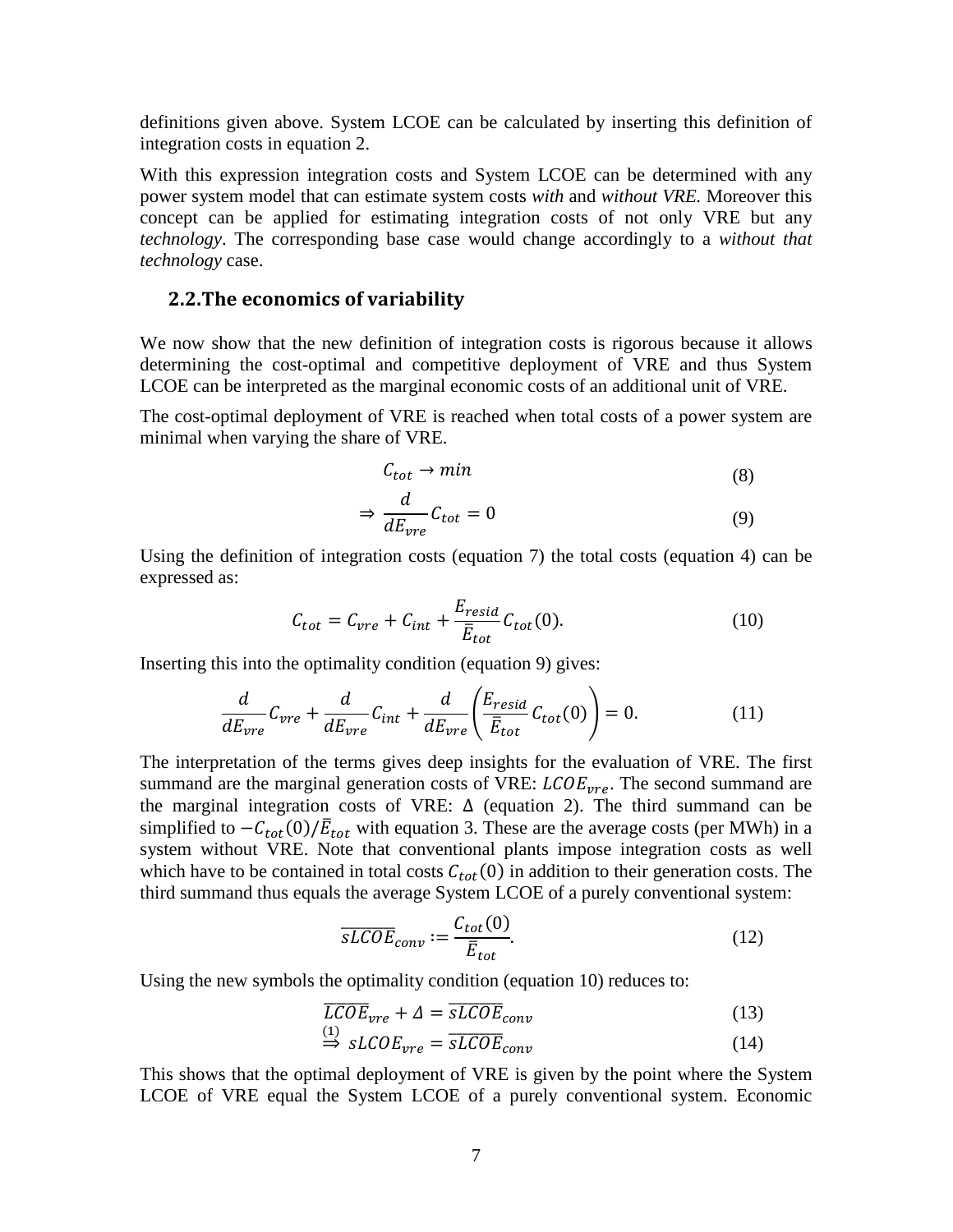efficiency can be captured in a pure cost metric. The left-hand side can also be interpreted as the marginal economic costs of VRE on a system level, while the right-hand side can be interpreted as the value of VRE because it represents the opportunity costs of alternatively covering load with conventional generation. In other words VRE deployment is optimal where marginal economic costs of VRE intersect with their value, which is in line with economic theory.

[Figure 2a](#page-7-0) and b illustrate these insights in schematic sketches. [Figure 2a](#page-7-0) shows System LCOE of VRE depending on their deployment. Typically integration costs (shaded area) increase with higher deployment and can be negative in particular at small penetrations (compare results in section [3.2\)](#page-22-0). The intersection of increasing System LCOE of VRE and average costs in a purely conventional system gives their optimal quantity  $E^*$  [\(Figure 2b](#page-7-0)) or equation 14).

By adding integration costs to LCOE a new metric System LCOE could be developed, which can be used to derive the optimal and competitive quantity of VRE. In contrast standard LCOE are an incomplete metric for evaluating economic efficiency.

An equivalent perspective to account for integration costs and derive optimal quantities is a *market value perspective.* The market value  $mv_{\text{true}}$ (or marginal economic value) of VRE can be defined as the marginal cost savings in the residual system when increasing the VRE deployment by a marginal unit  $dE_{\nu r\rho}$ .



<span id="page-7-0"></span>**Figure 2: (a) System LCOE are the sum of LCOE and marginal integration costs (per MWh) while integration costs increase with VRE penetration. An optimal quantity**  $E^*$  **of VRE can be derived from (b) System LCOE or equivalently (c) the market value of VRE.**

$$
mv_{vre} := \frac{d}{dE_{vre}} C_{resid}
$$
 (15)

With this and equation 7 marginal integration costs can be expressed as the reduction of the market value compared to the average costs of a conventional system, which coincide with the annual load-weighted electricity price in a perfect market (illustrated in [Figure](#page-7-0)  [2c](#page-7-0)). This is reasonable because the reduction of the market value is driven by the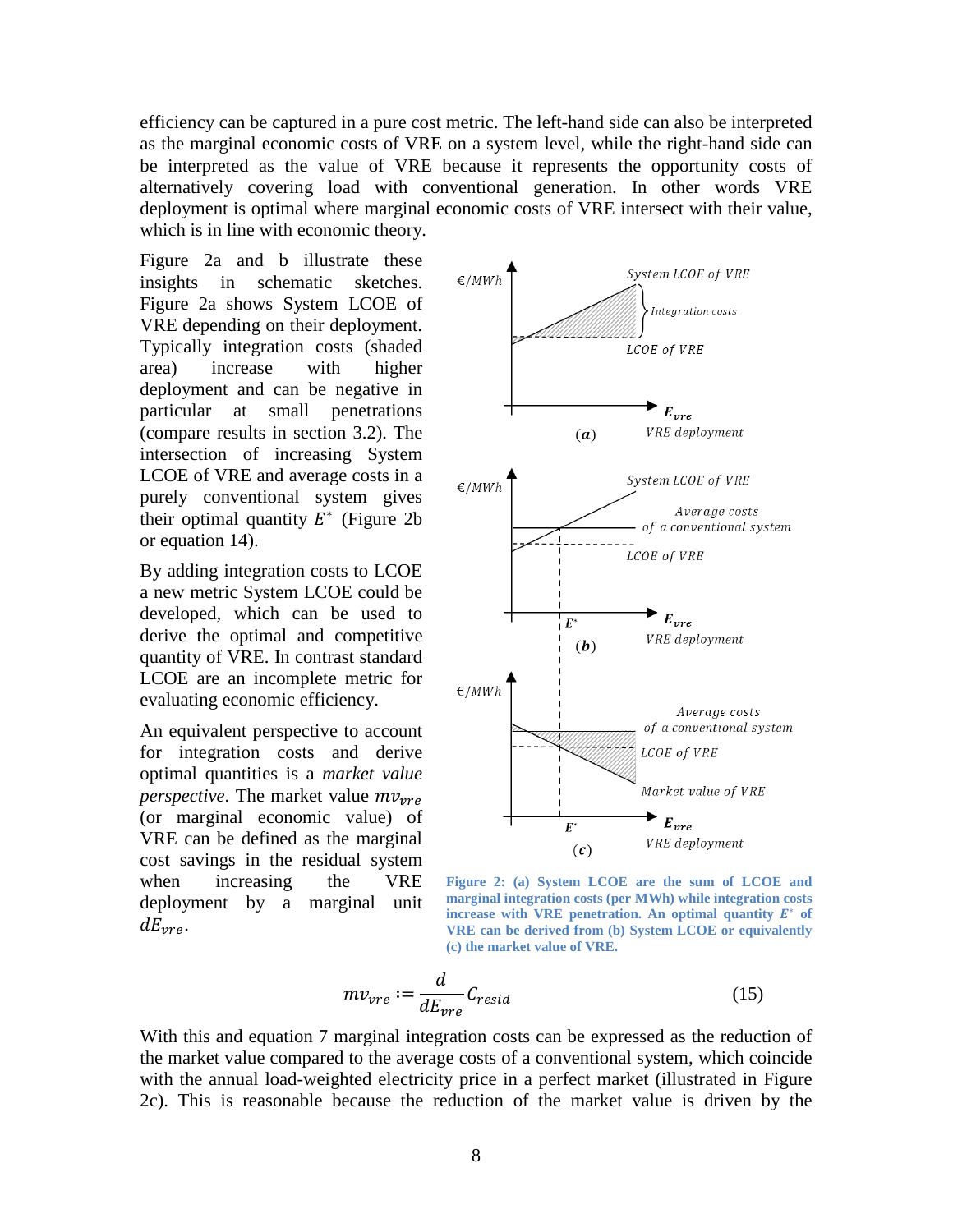variability of VRE and can thus be interpreted as the economic costs of variability. An illustrative example of how grid constraints and ramping requirements reduce the market value of VRE are negative prices, which might be induced in particular in hours of high VRE supply [30]. Note that because the market value can be derived from empirical prices this perspective in principle allows the quantification of integration costs from market prices, at least to the extent that markets can assumed to be perfect [31].

$$
\Delta \equiv \frac{d}{dE_{vre}} C_{int} = \frac{C_{tot}(0)}{\bar{E}_{tot}} - mv_{vre}
$$
(16)

Inserting this into the optimality condition (equation 11) it can be rewritten.

$$
mv_{vre} = \overline{LCOE}_{vre} \tag{17}
$$

The market value of VRE decreases with increasing VRE penetration, [9]–[11], [13]– [16]. The optimal deployment of VRE is given by the point where the market value of VRE equals their marginal generation costs [\(Figure 2c](#page-7-0)). Equation 14 and 17 are two formulations of the same optimality condition and thus both perspectives lead to the same optimal quantity [\(Figure 2b](#page-7-0) and c). Both approaches equivalently resolve Joskow's concerns.

To sum it up, our definition of integration costs provides a link to economic theory that allows deriving optimal quantities of VRE. The new definition comprises all economic impacts of variability. Moreover it provides two equivalent ways of accounting for integration costs. They can be added to the generation costs of VRE (System LCOE), or expressed as market value reduction. Hereby our definition connects two branches of literature: the integration cost literature that stands in the tradition of electrical engineering and the economic literature on market (or marginal) value. In the remainder of this section we further explore how the new definition of integration cost relates to the standard integration cost literature.

### <span id="page-8-0"></span>**2.3.Implications for decomposing integration costs**

This subsection discusses the implications for decomposing integration costs and hereby relates the new definition of integration costs to standard definitions.

Integration cost studies typically decompose integration costs into three cost components, balancing costs, grid costs and adequacy costs ([15], [17], [19], [21], [22]) (see [Figure 3,](#page-9-0) left bar).

*Balancing costs* occur because VRE supply is uncertain. Day-ahead forecast errors and short-term variability of VRE cause intra-day adjustments of dispatchable power plants and require operating reserves that respond within minutes to seconds. A further categorization of operating reserves is given in [23].

*Grid costs* are twofold. First, when VRE supply is located far from load centers investments in transmission might be necessary. Second, if grid constraints are enhanced by VRE the costs for congestion management like re-dispatch of power plants increase.

*Adequacy costs* reflect the low capacity credit of VRE. These costs occur because of the need for backup capacity (conventional plants, dispatchable renewable capacity or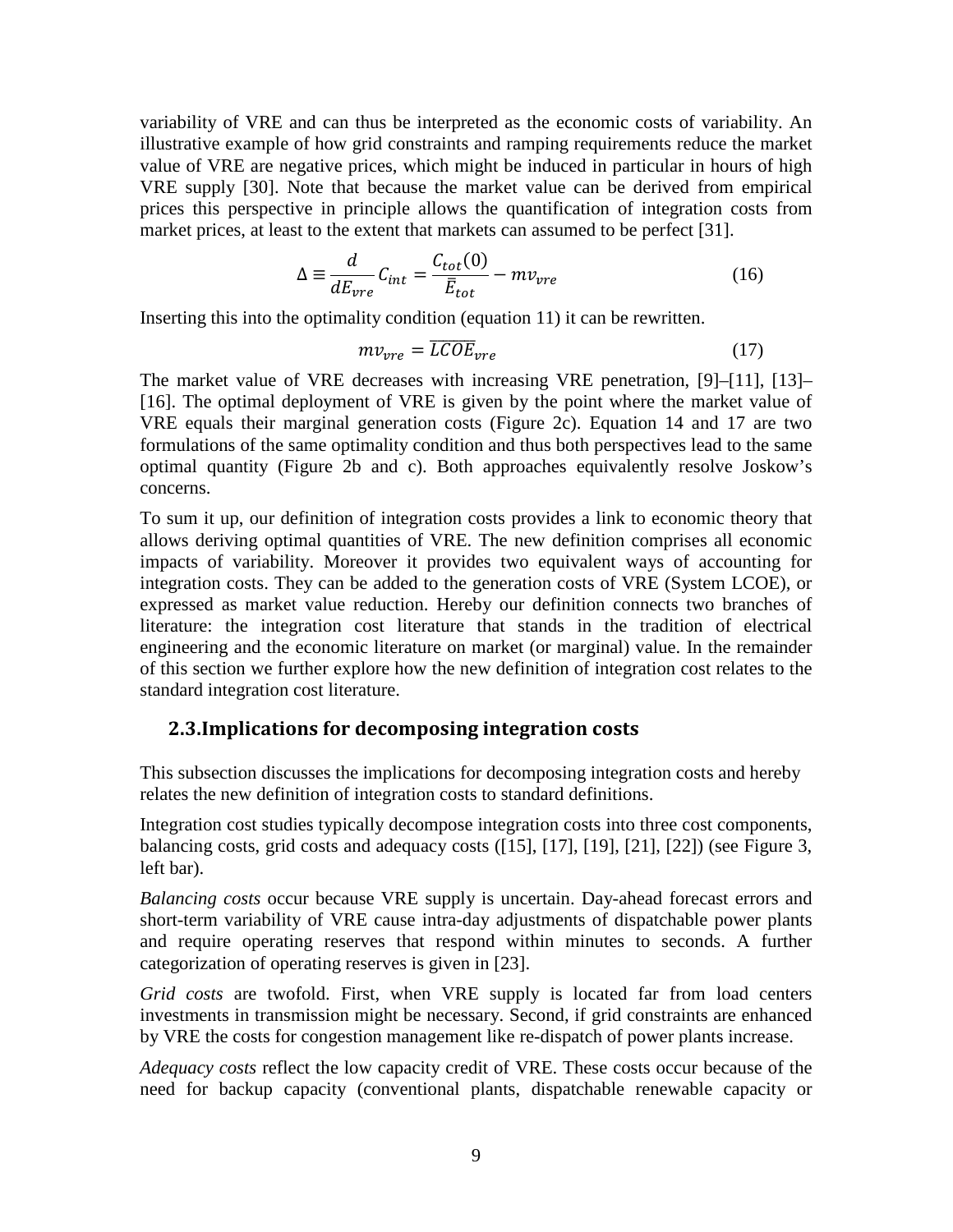storage capacity) especially during peak-load times. Sometimes it is also called "capacity costs" [19]. Note that the term *backup* is controversial because VRE do not actually require additional capacity when introduced to a system [24]. However, the term refers to conventional capacity that could be removed in the long term if VRE had a higher capacity credit.

In contrast, the new definition of integration costs was derived from a top-down perspective without specifying its components so far (section [2.1\)](#page-4-0). Comparing this definition to the standard cost components reveals a cost difference that corresponds to a further cost component that is covered by the new definition but has not been considered in standard integration costs [\(Figure 3\)](#page-9-0). In order to comprise *all* economic costs of variability and to allow drawing economic conclusions (like in section [2.2\)](#page-6-0) this component needs to be accounted for. In [31] this component is termed *profile costs*.



<span id="page-9-0"></span>**Figure 3: Integration costs as defined in this paper are higher than the sum of the standard cost components. Profile costs fill this gap and hereby complete the economic costs of variability. Profile costs can themself be decomposed into overproduction, full-load hour reduction and backup costs, while the latter corresponds to standard adequacy costs. The integration cost definition in this paper extends the standard definition by also considering overproduction of VRE and full-load hour reduction of conventional plants.**

One part of profile costs is already accounted for in the standard cost decomposition: adequacy costs belong to profile costs. In fact, profile costs can be understood as a more general conception of adequacy costs.

What are the fundamentals behind profile costs? Let us assume for a moment that VRE would not induce balancing costs because their variable output is deterministic and furthermore that power plants could perfectly ramp without additional costs – however, the variability of wind and solar PV would still induce profile costs due to the loadmatching properties of VRE which are determined by their temporal profile. VRE contribute energy while hardly reducing the need for total generation capacity in the power. Thus the average utilization of dispatchable power plants is reduced, which leads to inefficient redundancy in the system. This is illustrated in residual load duration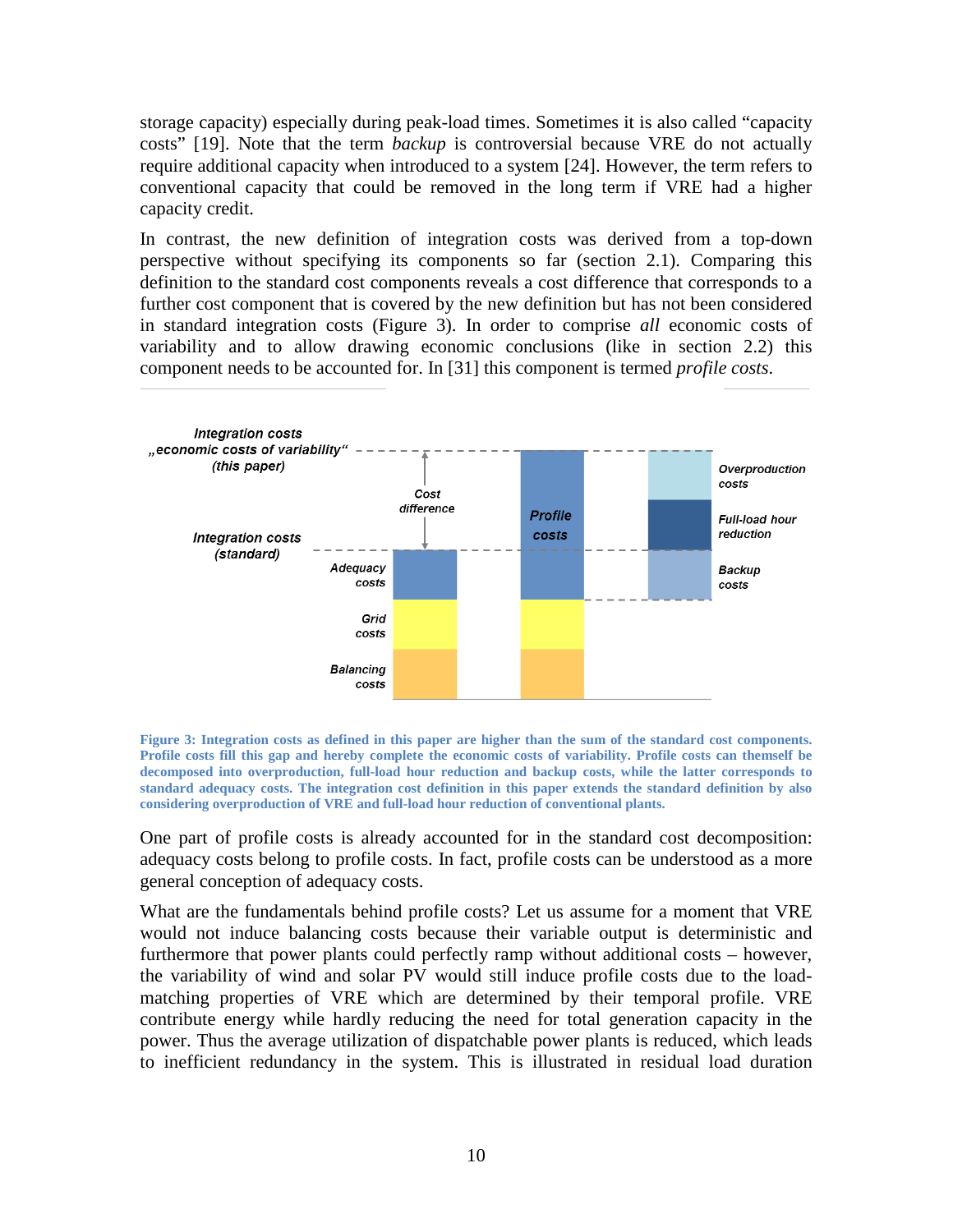curves<sup>[7](#page-10-0)</sup> (RLDC). VRE unfavorably change the distribution of residual load [\(Figure 4\)](#page-11-0). With high shares VRE cover base load rather than peak load. The RLDC becomes steeper. Compared to the hypothetic situation if wind and solar PV would not be variable, the specific costs in the residual system increase, which corresponds to the definition of integration costs.

Even though profile costs are also induced by variability they differ from grid and balancing costs in that they are more indirect. They do not correspond to direct cost increases in the residual system but occur as reduced value of VRE. However, these two categories are equivalent from an economic perspective. It makes no difference for evaluating VRE if they impose more balancing costs or if less capacity can be replaced due to a low capacity value of VRE when increasing their share. Hence, profile costs are very real and need to be considered just like balancing and grid costs. They do not necessarily need to be termed integration costs but they need to be accounted for in an economic evaluation. In this paper we term them integration costs to embrace all economic effects of variability.

We further decompose the profile costs into three main cost-driving effects [\(Figure 3](#page-9-0)) right bar**,** [Figure 4\)](#page-11-0). First, VRE reduce the full-load hours of dispatchable power plants mostly for intermediate and base load plants. The annual and life-cycle generation per capacity of those plants is reduced. Thus the average generation costs (per MWh) in the residual system increase. Second, VRE hardly reduce the need for backup capacity especially during peak load times due to their low capacity credit. This is usually referred to as adequacy costs. Because we suggest that adequacy costs can be understood in a more generalized way, we prefer using the term *backup costs* for costs due to backup capacity. And thirdly, at high shares an increasing part of VRE generation exceeds load and this overproduction might need to be curtailed. Hence, the effective capacity factor<sup>[8](#page-10-1)</sup> of VRE decreases and specific per-energy costs of VRE increase. These costs could alternatively be expressed as a reduction of standard LCOE. However, since they depend on the system e.g. the temporal demand patterns or grid infrastructure we rather separate them from pure generation costs.

<span id="page-10-1"></span><span id="page-10-0"></span> $^7$  The RLDC shows the distribution of residual load by sorting the hourly residual load of one year starting with the highest residual load hour.

 $8$  The capacity factor describes the average power production per installed nameplate capacity of a generating technology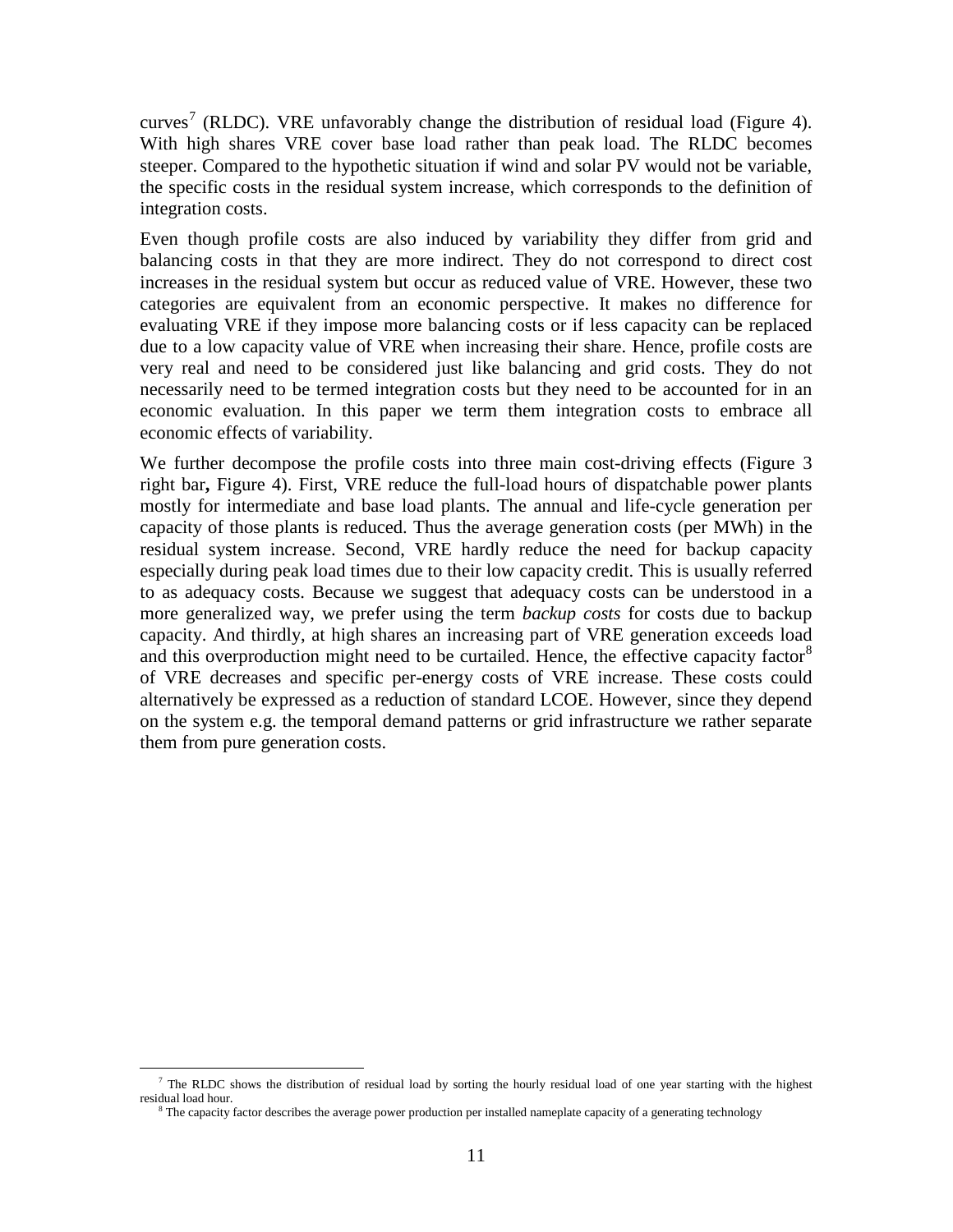

<span id="page-11-0"></span>**Figure 4 (illustrative): Residual load duration curves capture three main challenges of integrating VRE. While**  hardly any generation capacity can be replaced due to their low capacity credit, the full-load hours of **conventional plants are reduced. At higher shares VRE supply exceeds load and thus cannot directly be used.**

At higher shares these challenges get more severe. [Figure 5](#page-12-0) shows the development of RLDC with increasing shares of wind (left) and solar PV (right) for German data<sup>[9](#page-11-1)</sup>. The RLDC become even steeper. Although this overall tendency is the same for wind and solar PV generation there are some differences. Wind generation slightly reduces the annual peak load especially at low shares, while solar PV does not contribute during peaking hours at all. This is because electricity demand in Germany is peaking during winter evenings. Note that the capacity credit is system dependent. For a review of estimates for different systems and wind penetrations see [19]. Solar PV supply is highest during summer days and thus contributes to intermediate load at low penetrations. Once summer day load is covered, further solar PV deployment does mostly lead to overproduction. At high VRE shares the corresponding RLDC show a kink [\(Figure 5,](#page-12-0) right, arrow) that separates sun-intensive days (right side) from less sunny days and nights (left side). Wind generation at low shares almost equally contributes to peak, intermediate and base load. With increasing shares it increasingly covers base load and causes overproduction because of the positive correlations of the output of different wind sites.

<span id="page-11-1"></span> $9$  For wind and solar generation we use quarter hourly feed-in data from German TSOs for 2011. For power demand of Germany hourly data for 2011 is used from ENTSO-E.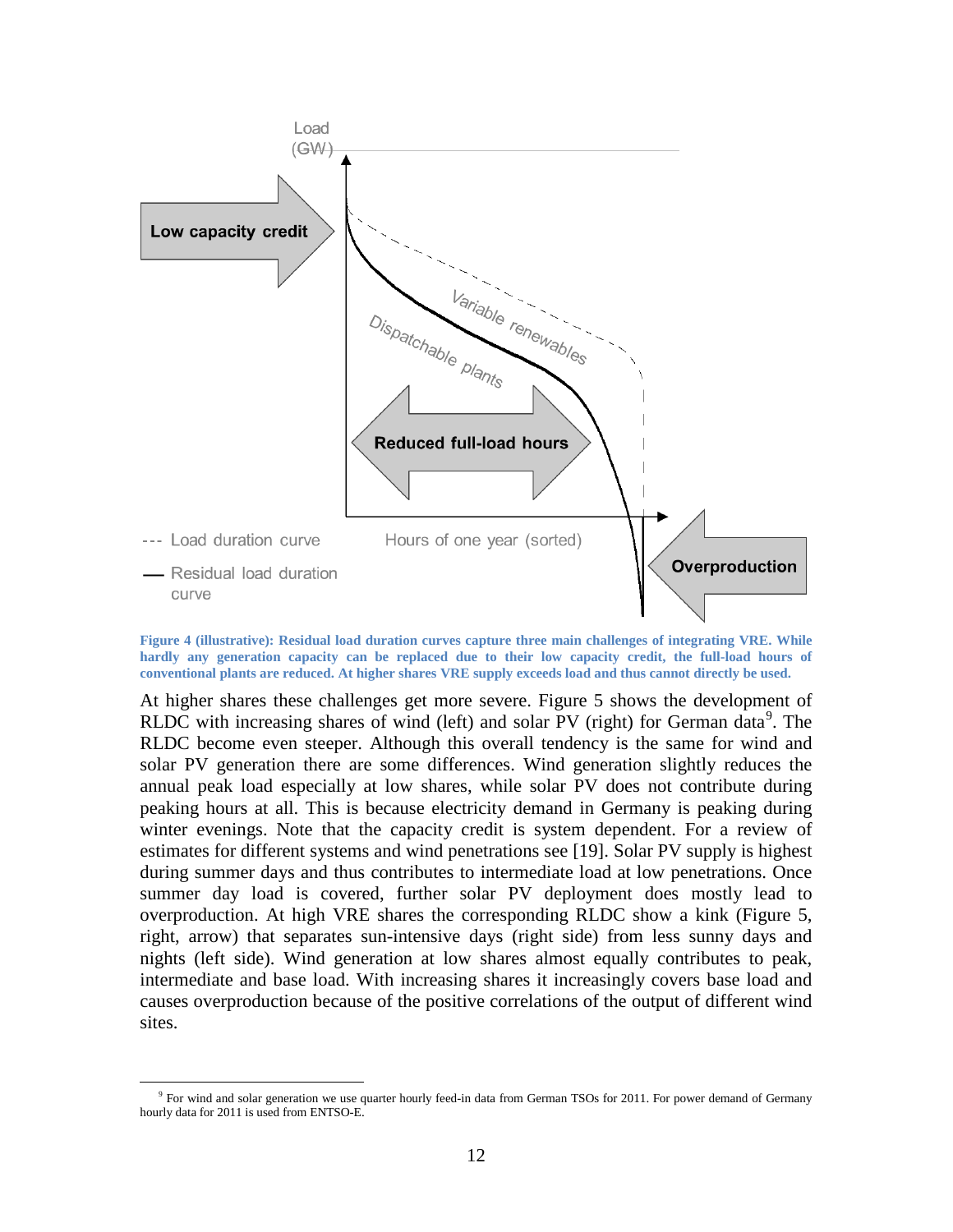

<span id="page-12-0"></span>**Figure 5: Residual load duration curves (RLDC) for increasing shares of wind (left) and solar PV (right) in Germany. With higher shares the RLDC continuously become steeper. Wind generation slightly covers peak load but increasingly contributes to intermediate and base load as well as to overproduction. Solar PV does not reduce peak capacity requirements. It covers intermediate load at low shares. With higher shares (>10%) additional solar generation mostly contributes to base load and overproduction.**

Note that profile costs also include a further cost component induced by the so-called *flexibility effect*<sup>[10](#page-12-1)</sup> [31]. It comprises additional costs from scheduled (i.e., planned) ramping and cycling of thermal plants when introducing VRE. In contrast, balancing costs cover all additional adjustments of the scheduled plants due to VRE uncertainty. In other words balancing costs would be zero if VRE were deterministic (perfect forecast) while the flexibility effect would still capture all costs due to ramping and cycling induced by the remaining deterministic variability of VRE.

Some definitions of "balancing costs" in the literature do not only capture uncertainty but also include the flexibility effect. In [19] for example they are defined as the "the operating reserve impact" (uncertainty) and the "impact on efficiency of conventional power plants for dayahead operation" (flexibility effect).

However, a number of studies find that the flexibility effect is very small compared to the other drivers of profile costs, for example [13], [14], [32]. In this paper we neglect the flexibility effect and focus on the major part of profile costs that is induced by the three other mechanisms described above [\(Figure 4\)](#page-11-0).

Based on the reflections in this subsection we can now decompose integration costs into balancing costs, grid costs and profile costs [\(Figure 6\)](#page-13-0). System LCOE are defined by adding the three components of integration costs to standard LCOE that reflect generation costs [\(Figure 6\)](#page-13-0).

<span id="page-12-1"></span> <sup>10</sup> This term is inspired by [32]**.**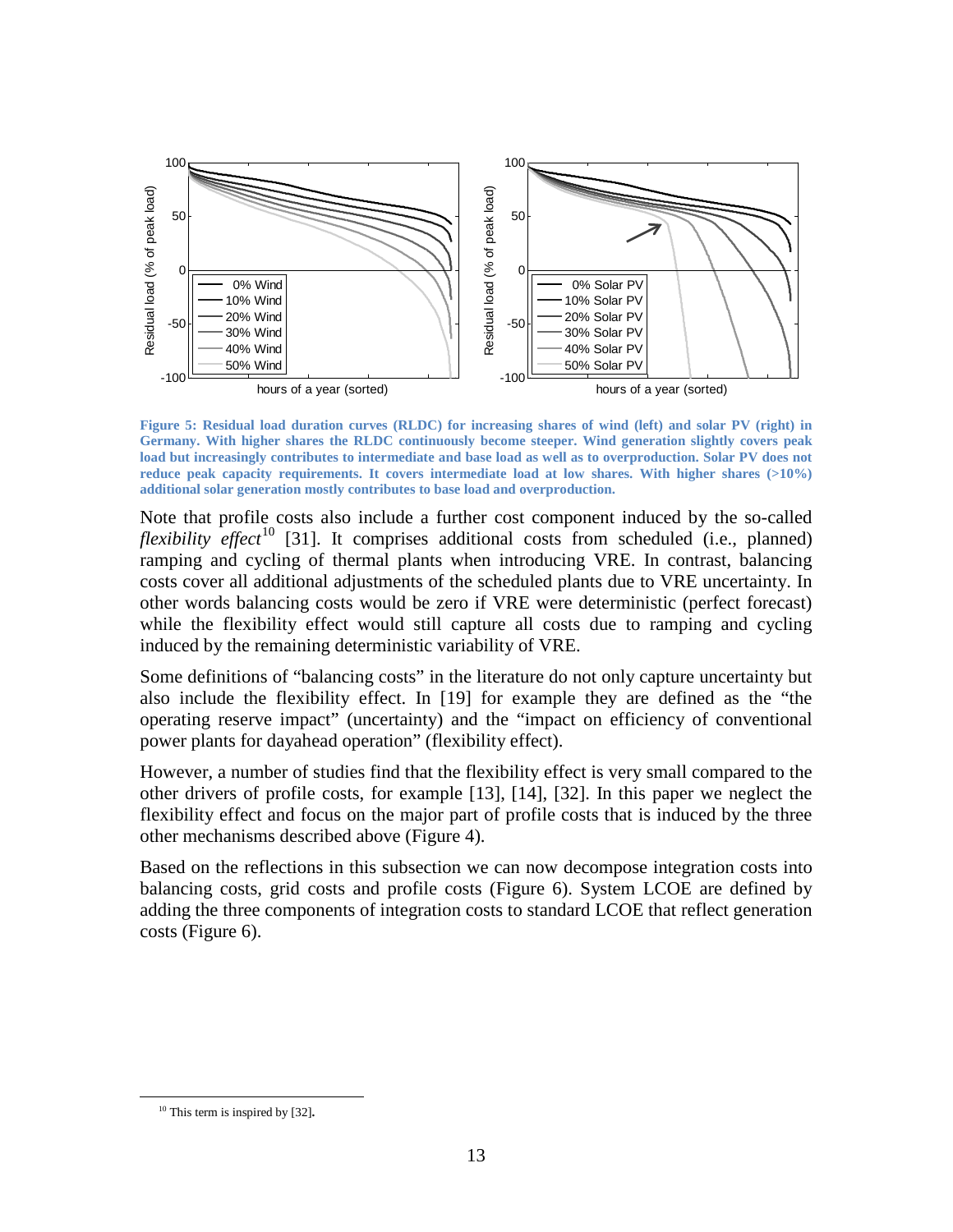

<span id="page-13-0"></span>**Figure 6: Integration costs are divided into three components: profile, balancing and grid costs. To some extent integration costs that occur in the short term can be reduced by integration options in the long term.**

Note that in principle it does not need a decomposition to estimate total integration costs. This would require a model that fully accounts for all integration issues and options. However, such a "supermodel" does not exist. Instead by disaggregating integration costs models can specialize in deriving more accurate cost estimates for specific components. Doing so neglects any interaction of the components. Estimating the three components separately and assuming additivity is an approximation of the total integration costs. The standard decomposition and our extension seek for independent categories by structuring them along the three different properties of VRE. The interaction of these categories is an important field for further research.

Furthermore, integration cost estimates are typically derived by analyzing the impact of VRE on currently existing power systems with a fixed capacity mix and transmission grid. However, integration costs depend on time, more precisely on the deployment rate of VRE and on typical response times of the power system. Integration costs can be expected to decrease if the power system adapts in response to increasing VRE penetration, which is usually beyond the scope of integration cost studies. In this paper we distinguish between two time perspectives, *short term* and *long term*<sup>[11](#page-13-1)</sup> (as indicated in [Figure 6\)](#page-13-0):

1) The short-term perspective represents the start of a transition period after VRE have been introduced into a power system. It assumes fast deployment of VRE compared to typical relaxation times of the system defined by lifetimes and building times of power plants or innovation cycles of integration options like electricity storage.

<span id="page-13-1"></span> $11$  The term "long term" refers to the standard economic term "long-term equilibrium" in which all investments are endogenous as if the power system was built from scratch (also known as green-field analysis). See for example [9], [25], [33], [34]. In analogy we use the term "short term" for an analysis with a given capital stock.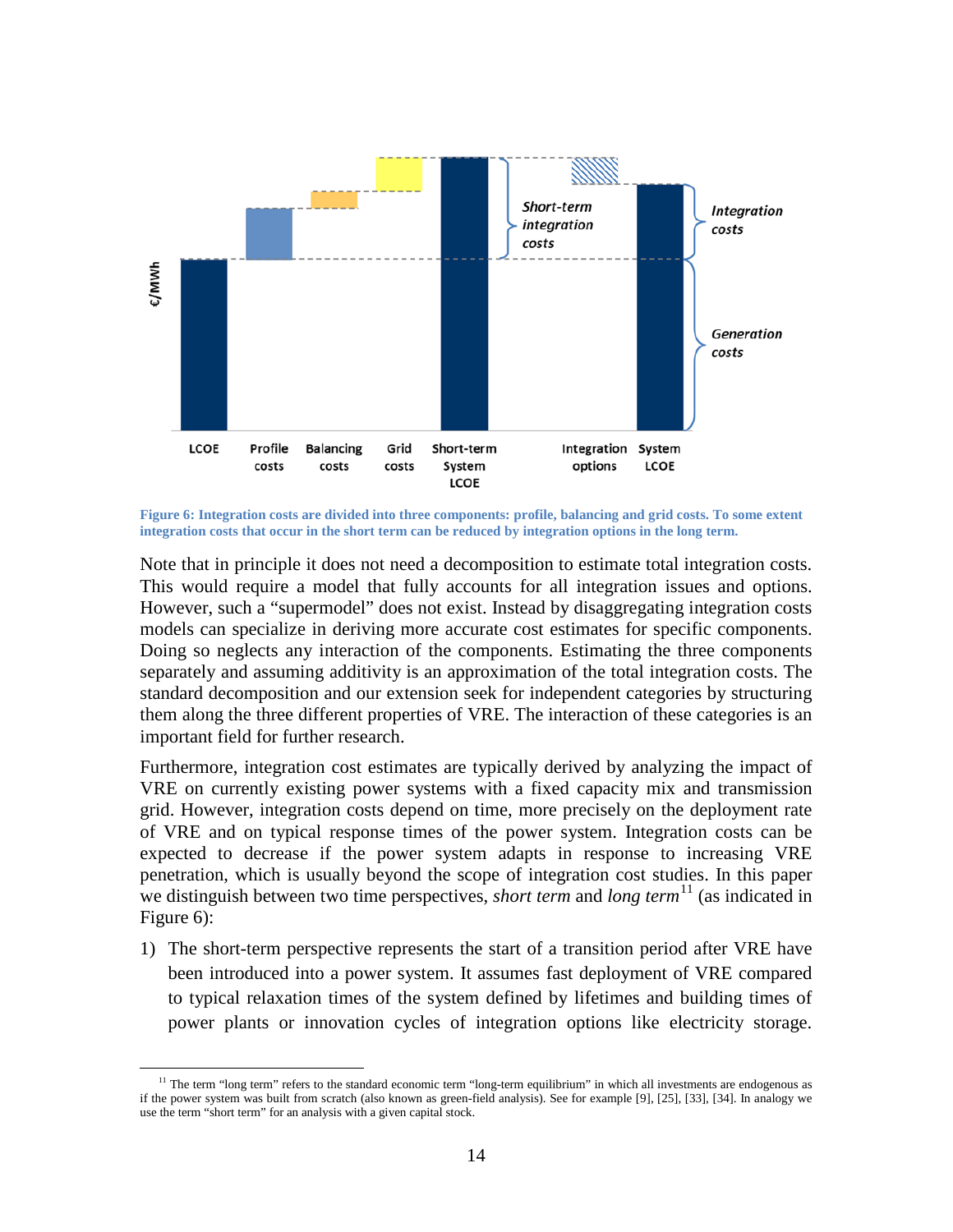Hence, the power system has not yet adapted to VRE. Most importantly the dispatchable capacities remain unchanged when introducing VRE. Moreover, additional integration options like electricity storage or long-term transmission have not been installed yet. This perspective leads to short-term integration costs and shortterm System LCOE which are higher than in a long-term perspective.

2) The long-term perspective assumes that the power system has fully and optimally adapted in response to VRE deployment. The power system transition is finished. From an economic point of view the system has moved to a new long-term equilibrium after it was shocked by exogenously introduced VRE. Thus dispatchable capacities adjusted and other integration options are in place if they are cost-efficient. Hence, short-term integration costs and short-term System LCOE have been reduced. System LCOE reflect the resulting (long-term) integration costs.

#### <span id="page-14-0"></span>**2.4.Determining integration costs with a benchmark technology**

This fairly technical subsection has the objective to link the new definition from subsection [2.1](#page-4-0) to a typical way of how integration costs are estimated in the literature. Moreover it gives an alternative interpretation of integration costs.

Many studies apply a *proxy resource* (we term it *benchmark*) to tease out integration costs ([26], [18]). The idea is that in the *without VRE* case a benchmark technology supplies the VRE energy without its variability and uncertainty to not impose integration costs. Consequently comparing the *with* and *without VRE* case extracts the pure integration costs of VRE. Here we reformulate our definition showing that an analog benchmark formulation is possible. Further we discuss how such a benchmark should be designed, theoretically or when realized in models, and show how typical difficulties of operationalizing it can be resolved by our definition of integration costs.

The second term in the definition of integration costs (equation 7) can be interpreted as the residual system costs  $C_{resid}^{BM}$  that would occur if the energy  $E_{vre}$  was supplied by an ideal benchmark technology  $(BM)$  that does not impose integration costs.

$$
C_{resid}^{BM} := \frac{E_{resid}}{\bar{E}_{tot}} C_{tot}(0)
$$
\n(18)

$$
= \left(1 - \frac{E_{vre}}{\overline{E}_{tot}}\right) C_{tot}(0) \tag{19}
$$

The essential property of the benchmark is that the residual power system costs decrease in proportion to its generation  $E_{vre}$  (equation 19). Thus the specific costs in the residual system do not increase but remain constant. Because there are no additional costs in the residual system induced by deploying the benchmark, its integration costs are zero in line with the qualitative and mathematical definition.

$$
\frac{C_{resid}^{BM}}{E_{resid}} = \frac{C_{tot}(0)}{\bar{E}_{tot}} = const.
$$
\n(20)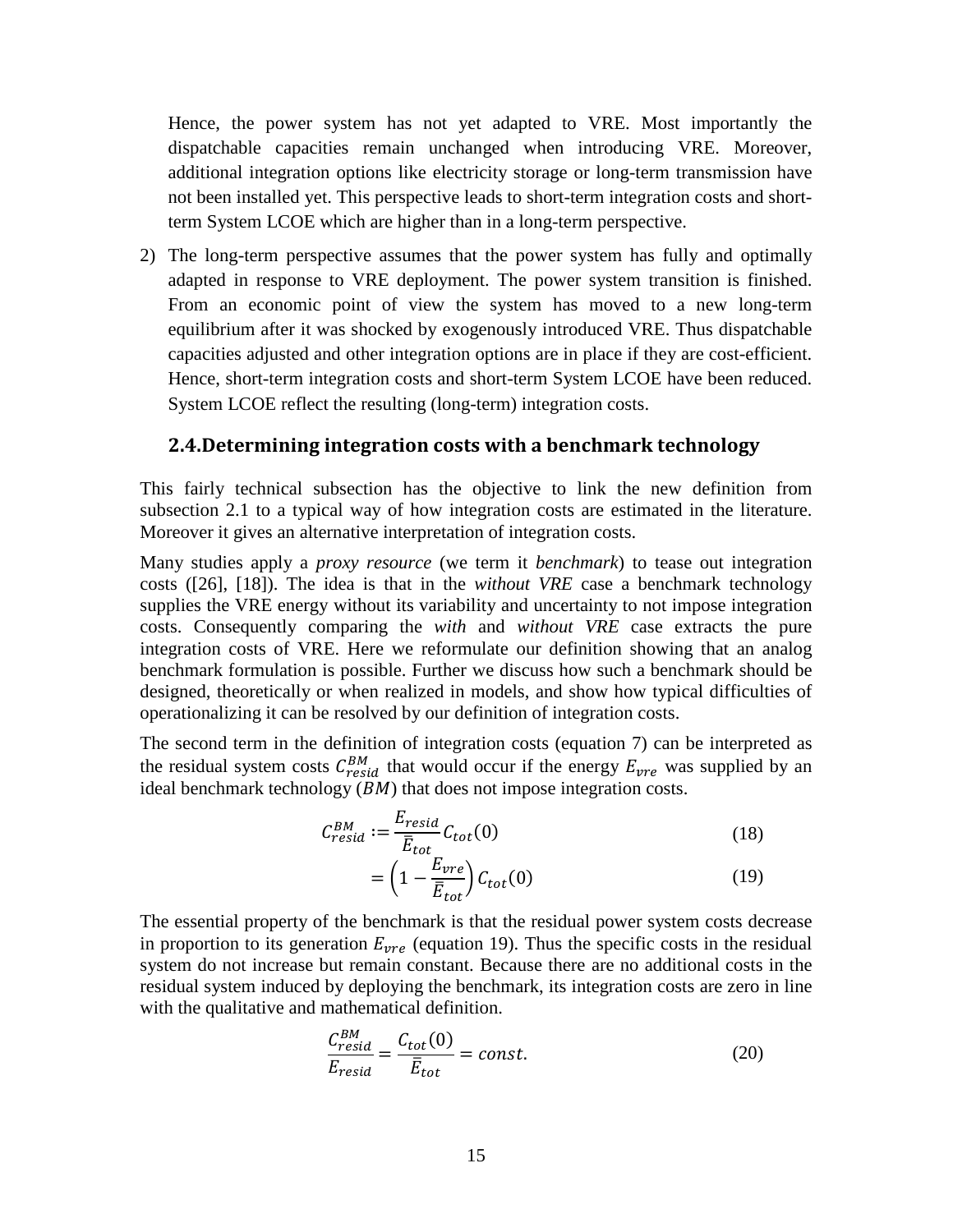Inserting the benchmark interpretation (equation 18) in equation 7 gives an equivalent definition of integration costs that might appear more intuitive and that reflects a typical way to estimate integration costs: Integration costs of VRE are the additional costs in the residual power system that VRE impose compared to an ideal benchmark.

$$
C_{int} = C_{resid} - C_{resid}^{BM} \tag{21}
$$

How should a benchmark technology be designed? An often used proxy for models is a perfectly reliable *flat block of energy* that constantly supplies the average generation of a VRE plant. The difference in costs of a system with this proxy compared to the VRE case clearly contains additional costs due to uncertainty of VRE and more flexible operation of thermal plants. However, integration studies point out that unfortunately the cost difference also contains the difference in fuel savings induced by the flat block compared to VRE ([20], [18], [26]). This is due to different temporal values of the energy provided by a benchmark and VRE determined by their respective temporal profiles.

While studies seek to adjust the benchmark technology in order to minimize this difference, our definition of integration costs suggests that the difference in energy values of VRE and a benchmark is part of integration costs. This is because the specific temporal profile of a VRE plant influences the costs in the residual system and might lead to additional costs, which per definition belong to integration costs. In fact, this effect leads to the new cost component *profile costs*, which was thoroughly discussed in section [2.3.](#page-8-0)

Concerning the choice of a suitable benchmark resource, we argue that there is no universal bottom-up realization of a benchmark that can be applied to any model<sup>12</sup>. A benchmark that fulfills equation 18 and thus does not impose integration costs is model dependent. It depends on the representation of integration issues and the structure of the model and can be quite abstract or without any physical interpretation at all. We regard a benchmark as a helpful interpretation to create intuition, however an explicit modeling of a benchmark technology should be undertaken carefully, if at all. We suggest estimating total integration costs by modeling the power system *with* and *without VRE* and comparing the resulting specific residual system costs as expressed by equation 7.

Note that in the model applied in this paper (section [3.1\)](#page-16-1) the appropriate benchmark interpretation is a proportional reduction of load. In a long-term perspective, when capacity mix adjustments are considered, this ideal generator decreases the costs in the residual power system in proportion to its generation and thus does not induce integration costs. The hypothetical output of this benchmark technology exhibits perfect spatial and temporal correlations with load. Perfect spatial correlations eliminate any additional grid costs, while full temporal correlations imply that no backup power plants or storage would be needed even at high shares. The time series of residual load would be reduced but retains its shape and stochasticity, so that residual power plants operate with the same ramping and reserve requirements, and their full-load hours (FLH) are conserved.

<span id="page-15-0"></span> $12$  This argument has been put forward by Simon Müller (International Energy Agency) in a personal correspondence.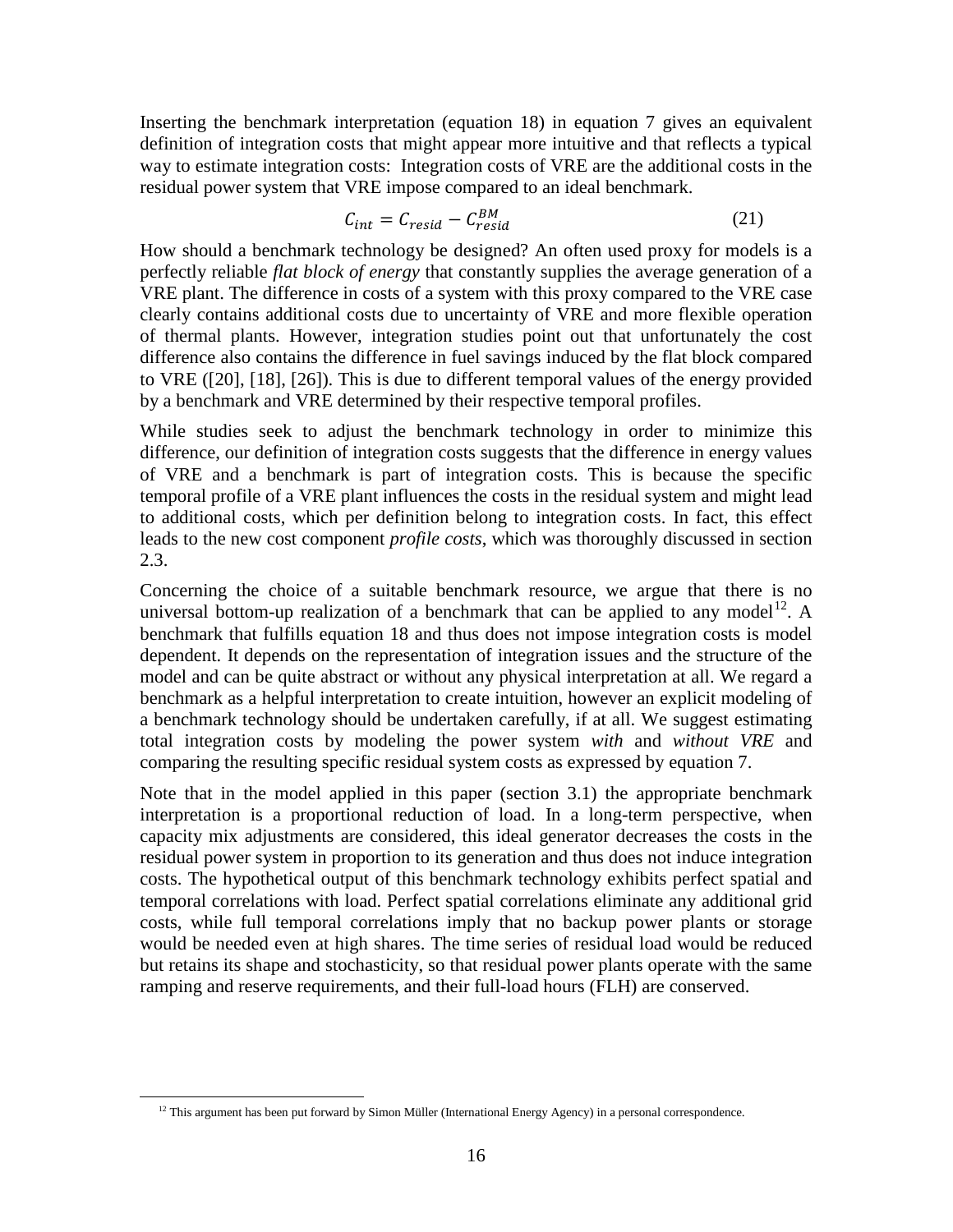## <span id="page-16-0"></span>**3. Quantification of System LCOE and integration costs**

In section [2](#page-3-0) we conceptually introduced System LCOE. In the following, we apply the concept and present quantifications based on model and literature results. We show shares of various drivers of integration costs and draw conclusions for integration options.

There is no model or study that fully accounts for all integration issues and options. Thus a single analysis can only give cost estimates for a limited range of integration aspects. Here we combine results of several studies and own modeling to gain a fairly broad picture of integration costs and System LCOE. We want to show how System LCOE in principle can help understanding and tackling the integration challenge. Thus we make no claims of presenting a complete literature review or using a state-of-the-art model. The quantifications should be understood as rough estimations of the magnitude and shape of integration costs. Moreover the results shed light on the relative importance of various cost drivers. The quantifications apply to thermal power systems<sup>[13](#page-16-2)</sup> in Europe.

## <span id="page-16-1"></span>**3.1.Model description and literature estimates**

The power system model applied here is tailor-made to quantify profile costs (section [2.3\)](#page-8-0) while balancing and grid costs are parameterized from literature estimates (see end of this subsection). For steps toward a complete integration study that includes modeling balancing and grid costs see [17].

Profile costs are determined by the structural matching of demand and VRE supply patterns and almost independent from small-scale effects. Hence, quantifying them does neither require a high temporal or spatial resolution nor the representation of much technical detail of the power system. In order to isolate the profile cost component the model neglects other cost drivers of VRE, namely balancing and grid costs. Thus there are no technical constraints on the operation of power plants, like ramping and cycling constraints as well as no grid constraints modeled ("copper plate assumption"). As a result in this model integration costs as defined in section [2.1](#page-4-0) are only made up of profile costs.

Integration costs can be reduced by integration options like long-distance transmission, storage or demand-side management technologies. Deriving an efficient mix of integration options needs a careful assessment considering the interactions of different integration options and significant uncertainties in technology development for example cost parameters of storage technologies. Such an analysis is beyond the scope of this paper. The only integration option that is modeled is the adaptation of the capacity mix of residual power generating technologies in response to VRE deployment. As a consequence the profile cost estimates mark an upper limit while the cost-efficient deployment of further integration options could potentially reduce profile costs.

We apply a standard method from power economics, [35]–[37]. It uses screening curves and a load duration curve<sup>[14](#page-16-3)</sup> (LDC) [\(Figure 7\)](#page-18-0). A screening curve represents the total costs per kW-year of one generation technology as a function of its full-load hours. Its y-

<sup>&</sup>lt;sup>13</sup> Thermal systems rely on thermal power plants like coal, gas and nuclear plants rather than hydro power generation. <sup>14</sup> For the illustrations we use hourly data for German power demand in 2009 (ENTSO-E).

<span id="page-16-3"></span><span id="page-16-2"></span>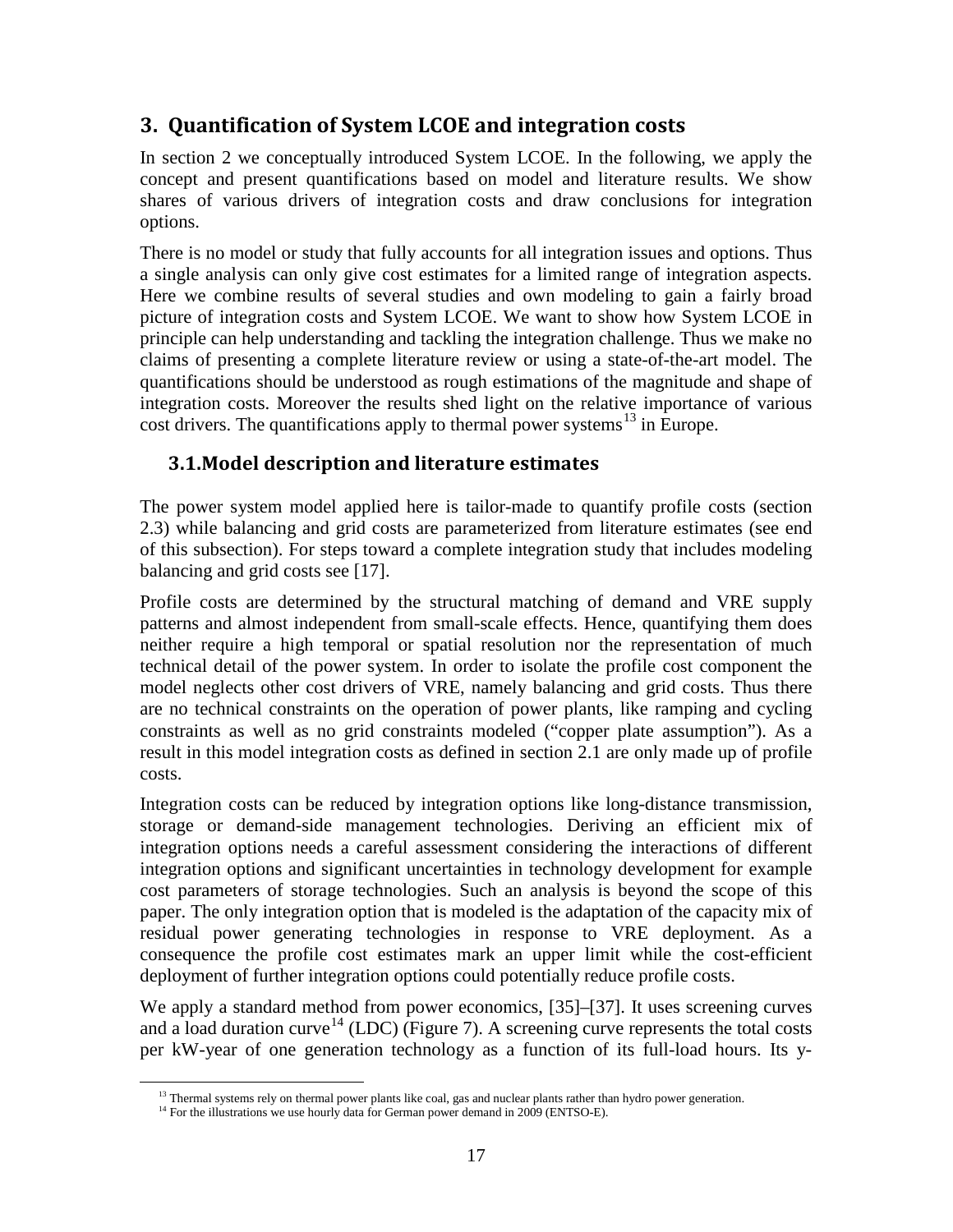intercept is the annuity of investment costs and the slope equals the variable costs. The LDC shows the sorted hourly load of one year starting with the highest load hour. Load is perfectly price-inelastic and deterministic.

The model minimizes total costs with endogenous long-term investment and short-term dispatch of five dispatchable power generation technologies (see [Table 1](#page-17-0) for technology parameters). In [Figure 7](#page-18-0) only three technologies are shown for illustrative reasons. Externalities are assumed to be absent. The cost minimizing solution corresponds to a market equilibrium where producers act fully competitive and with perfect foresight. A carbon price of 20  $\Theta$ t CO<sub>2</sub> and a discount rate of 5% are applied.

|                                         | <b>Investment</b><br>costs <sup>15</sup><br>$(\bigoplus$ kW) | <b>Quasi-</b><br>fixed costs<br>$(\mathbf{\in}$ KW*a) | O&M<br>costs<br>$(\boldsymbol{\in} MWh_{el})$ | <b>Fuel</b> costs<br>$(\mathbf{\Theta} \mathbf{M} \mathbf{W} \mathbf{h}_{\text{th}})$ | <b>Efficiency</b> | $\overline{\text{CO}_2}$<br>intensity<br>(t/MWh <sub>th</sub> ) |
|-----------------------------------------|--------------------------------------------------------------|-------------------------------------------------------|-----------------------------------------------|---------------------------------------------------------------------------------------|-------------------|-----------------------------------------------------------------|
| <b>Open cycle</b><br>gas turbine        | 600                                                          | $\overline{7}$                                        | $\overline{2}$                                | 25                                                                                    | 0.3               | 0.27                                                            |
| <b>Combined</b><br>cycle gas<br>turbine | 1000                                                         | 12                                                    | 2                                             | 25                                                                                    | 0.55              | 0.27                                                            |
| <b>Hard coal</b><br>power plant         | 1500                                                         | 25                                                    | 1                                             | 12                                                                                    | 0.39              | 0.32                                                            |
| <b>Nuclear</b><br>power plant           | 4500                                                         | 50                                                    | 2                                             | 3                                                                                     | 0.33              | $\overline{0}$                                                  |
| <b>Lignite</b><br>power plant           | 2500                                                         | 40                                                    |                                               | 3                                                                                     | 0.38              | 0.45                                                            |

<span id="page-17-0"></span>**Table 1: For the model analysis the following technology parameters are used.**

For wind and solar PV generation we use quarter hourly feed-in data from German TSOs for 2011. For power demand of Germany hourly data for 2011 is used from ENTSO-E. Even though the load and renewable feed-in data belongs to Germany it is not our objective to specifically analyze the German situation. We rather want to give a general estimate of the order of magnitude and shape of integration costs for thermal systems<sup>[16](#page-17-2)</sup> with load and renewable profile patterns similar to those in Germany. This applies to most continental European countries.

<span id="page-17-2"></span><span id="page-17-1"></span><sup>&</sup>lt;sup>15</sup> Unplanned outages of plants cannot directly be considered in the model but are indirectly incorporated in the specific investment costs of each plant that were raised accordingly.

 $^{16}$  Thermal systems rely on thermal power plants like coal, gas and nuclear plants rather than hydro power generation.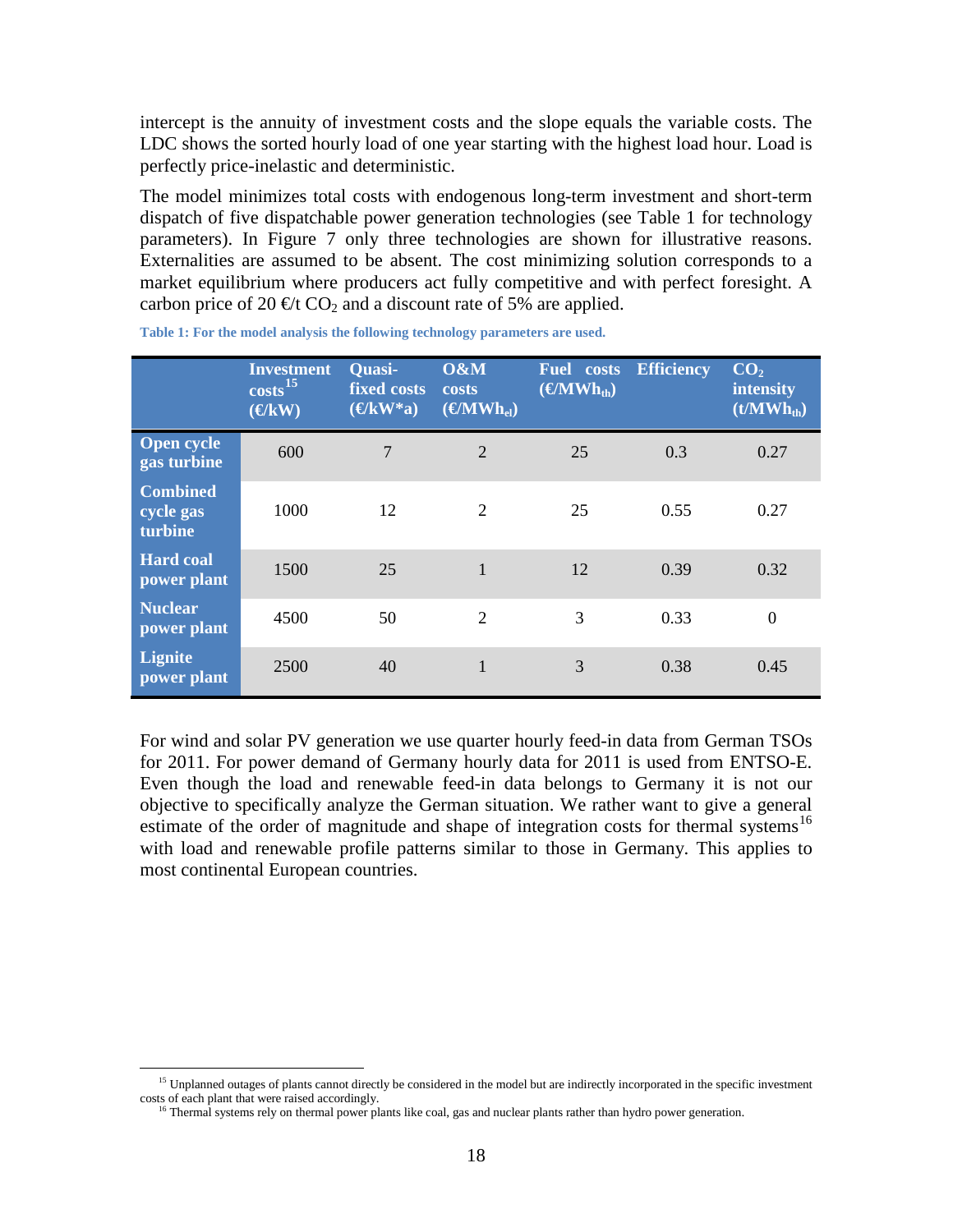

<span id="page-18-0"></span>**Figure 7 (illustrative): Long-term screening curves and load duration curves without (left) and with wind deployment (right). Wind changes the residual load duration curve (c, d). Thus capacities adjust towards lower fixed-to-variable-costs ratio (more gas capacity, less nuclear capacity).**

That is why in the default scenario the German nuclear phase-out is not considered. In general there is no capacity constraint applied to any technology. Moreover it is assumed that the system is in its long-term equilibrium before VRE are deployed. Consequently the initial model state is characterized by cost minimizing capacities and dispatch without VRE and does not necessarily need to coincide with existing capacities. In the default scenario a carbon price of  $20 \in \text{tCO}_2$  is applied.

When introducing VRE the system is displaced from its equilibrium. VRE change the LDC to a RLDC **(**[Figure 7d](#page-18-0)**)**. Its shape depends on the variability of the renewable sources and especially its correlation with demand. This captures profile costs as described in section [2.3.](#page-8-0)

#### *I) Calculating total profile costs*

Profile costs  $C_{profile}$  are in this model given by applying the definition for integration costs (equation 7).

$$
C_{profile} = C_{int} = C_{resid} - \frac{E_{resid}}{\bar{E}_{tot}} C_{tot}(0)
$$
 (22)

Note that System LCOE are defined in marginal terms so that  $\frac{d}{dE_{\text{true}}}C_{\text{profile}}$  equals the cost component that is shown later in the results.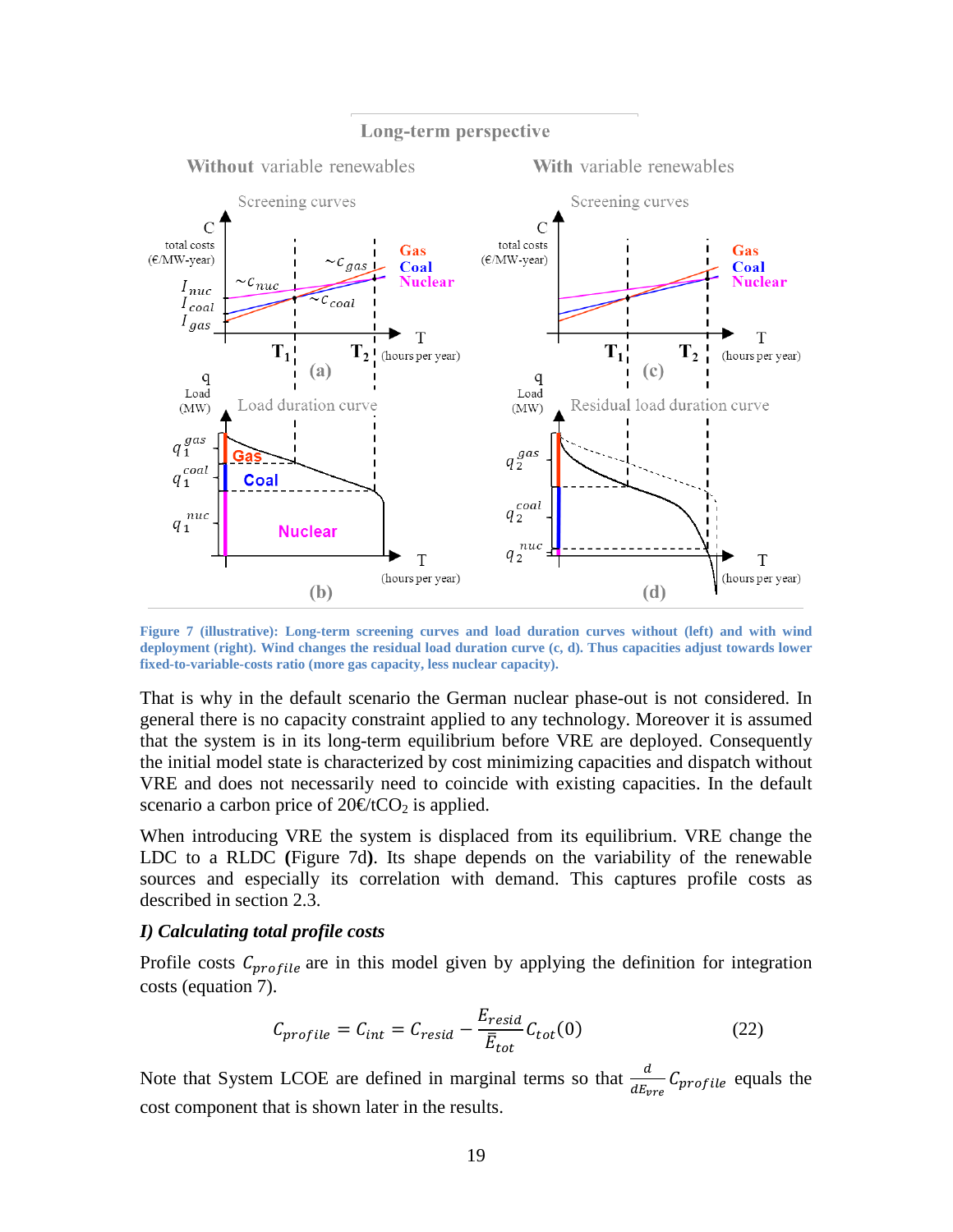In equation 22 only two expressions need to be calculated: the total costs of the conventional part of a power system *with* and *without VRE*:  $C_{resid}(E_{vre})$  and  $C_{tot}(0)$  =  $C_{resid}(0)$ .  $C_{resid}(E_{vre})$  is given by integrating along the invers RLDC  $T(q, E_{vre})$  and multiplying every full-load hour value  $T$  with the respective minimal screening curve value  $c_{min}(T)$ .  $q_{peak}$  is the peak demand marking the top of the RLDC.

$$
C_{resid} = \int_0^{q_{peak}} T(q, E_{vre}) c_{min}(T(q, E_{vre})) dq
$$
\n
$$
c_{min}(T) = min(c_{gas}(T), c_{coal}(T), c_{nuc}(T))
$$
\n(24)

For the dispatchable costs without VRE  $C_{resid}(0)$  the invers RLDC  $T(q)$  needs to be replaced by the invers LDC. These equations represent the long-term perspective because capacities adapt in response to the transformation of the LDC to the RLDC.

In a short-term perspective capacities do not adjust after introducing VRE. The specific costs increase compared to a new long-term equilibrium because they do not follow the minimal screening curves but need to respect the existing capacities of the respective technologies  $q_{te}$  and the corresponding screening curves  $c_{te}$  [\(Figure 8](#page-20-0) c, d). The two narrow shaded areas in [Figure 8](#page-20-0)**c** indicate the screening curve difference between the long and the short-term perspective. Equation 23 accordingly changes to:

$$
C_{resid}^{ST} = \sum_{te} \int_{q_{te,min}}^{q_{te,max}} T(q, E_{vre}) c_{te}(T(q, E_{vre})) dq
$$
 (25)

 $q_{te,min}$  and  $q_{te,max}$  mark where the capacity of each technology te is located on the qaxis in [Figure 8b](#page-20-0) and d.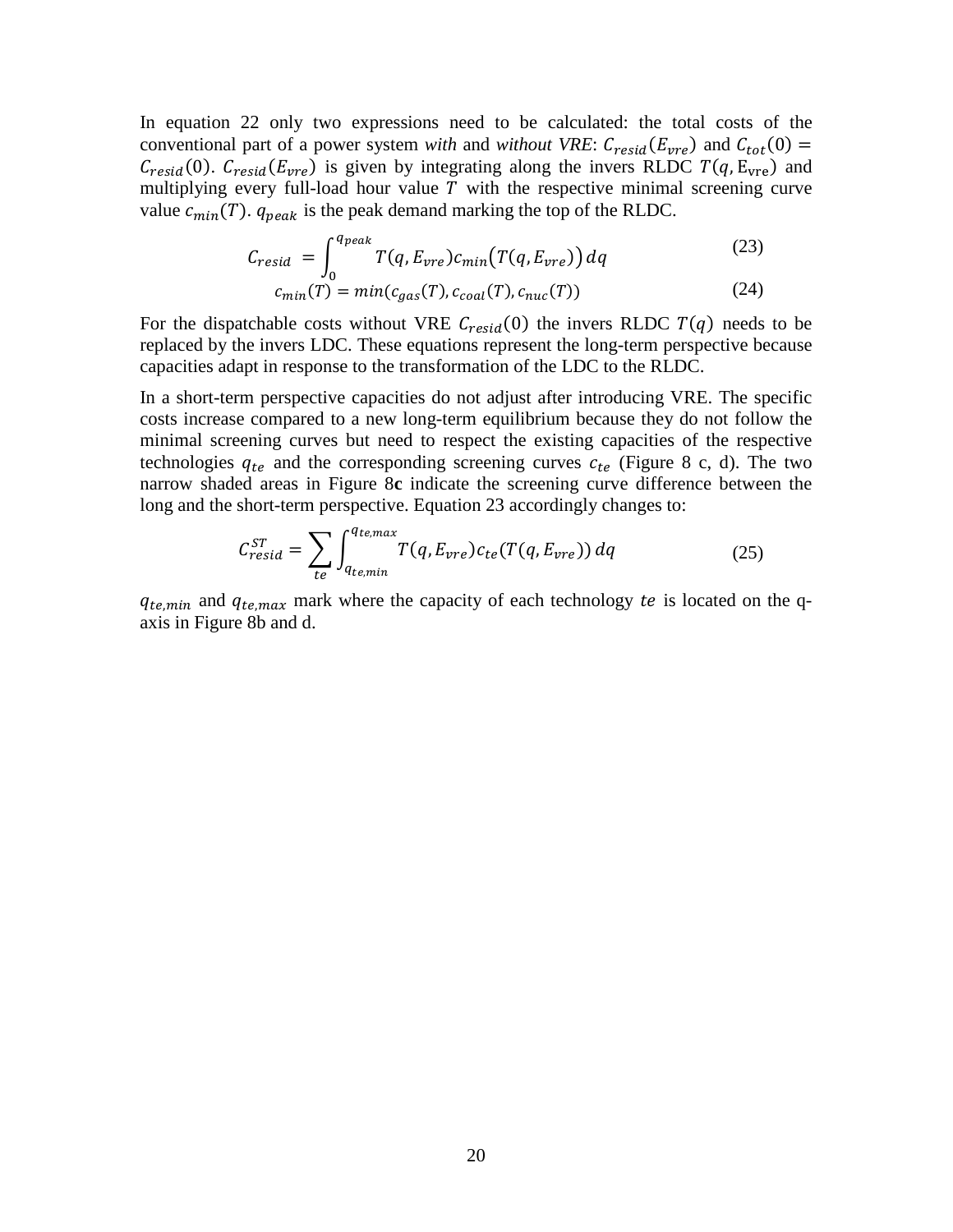

<span id="page-20-0"></span>**Figure 8 (illustrative): Optimal long-term capacities are derived without VRE (a, b). With VRE the LDC transforms to a RLDC (d). In the short-term perspective the capacities remain unchanged (b, d). Hence, specific costs increase because technologies operate in full-load hour ranges where they would not be cost-efficient if capacities could optimally adjust (c).**

Note that our analysis only applies two temporal perspectives, the short and long term (compare section [2.3\)](#page-8-0), while not considering the temporal evolution of the electric power system in between those two states.

#### *II) Decomposing profile costs*

After quantifying total profile costs we further decompose them into the three cost drivers shown in [Figure 3](#page-9-0) and [Figure 4:](#page-11-0) overproduction costs, backup capacity costs and costs due to full-load hour reduction of conventional plants.

In our model overproduction occurs where VRE supply exceeds load. It equals the negative part of the RLDC. This fraction can thus be easily calculated from the load and supply data. Overproduction cannot directly be used to cover load and is spilled in the model. Hence, costs increase due to additional VRE capacity required to actually cover demand. Overproduction costs  $C_{overprod}$  can be calculated from the overproduction rate  $\gamma$  which is the overproduced fraction of the generation of an incremental VRE unit.

$$
C_{overprod} = \frac{\gamma}{1 - \gamma} \overline{LCOE}_{vre}
$$
 (26)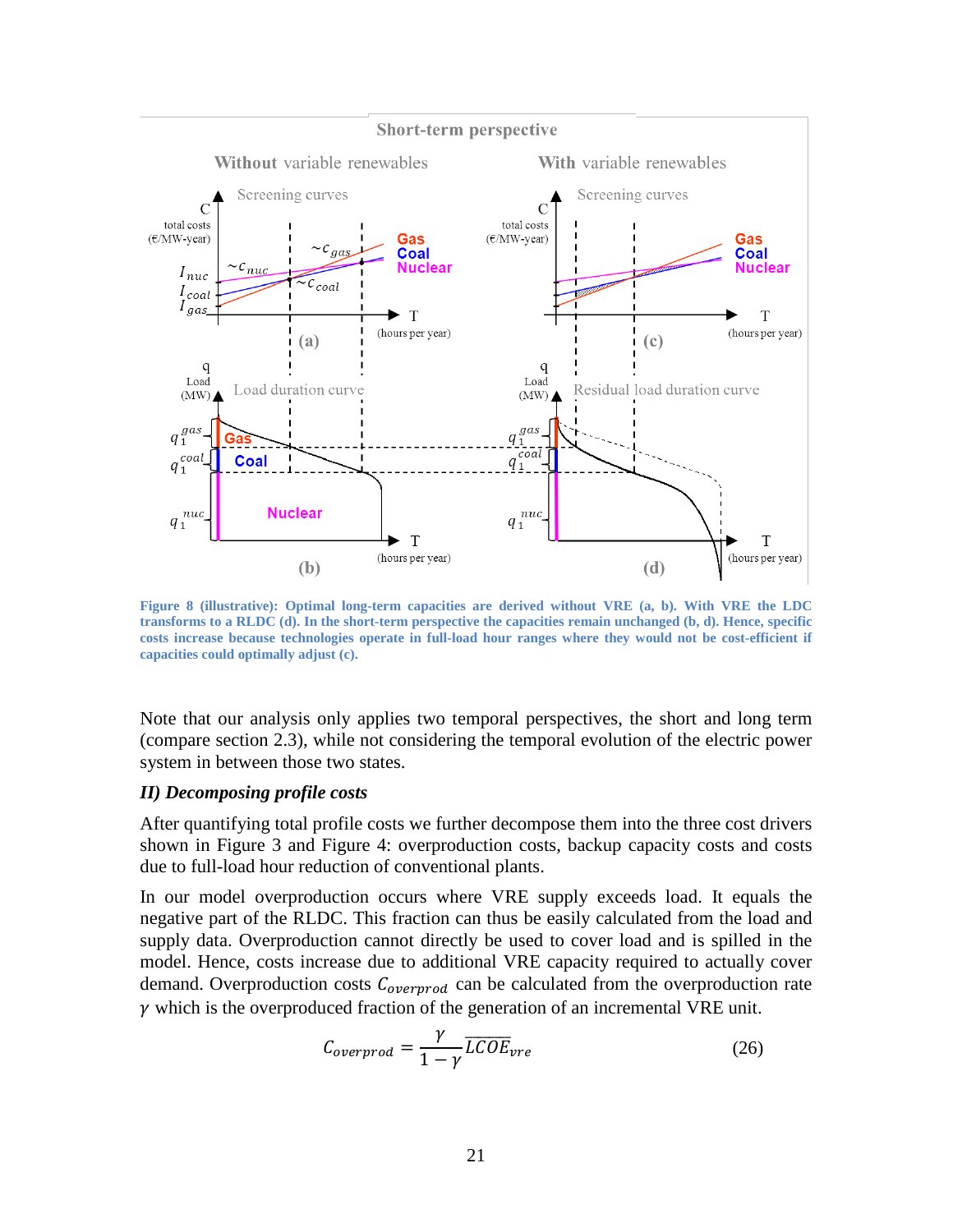For example at an overproduction rate  $\gamma$  of 20% extra investment costs per MWh are one fourth of the LCOE of VRE. These costs can also be understood in comparison to an ideal technology that has the same LCOE as VRE (see section [2.4\)](#page-14-0). The benchmark would not induce overproduction, because its supply has full correlation with load. Consequently to provide the same effective energy for covering demand VRE require more capacity costs. Note that overproduction and its costs are calculated in marginal terms. These numbers increase stronger than average terms, which are sometimes shown in the literature.

Similarly, we separate costs for backup capacity requirements due to a low capacity credit  $\alpha_{VRE}$  of VRE. Again, the point of reference is the benchmark technology. Because of its full supply-demand correlations a benchmark would have a capacity credit  $\alpha_{BM}$  of 100%. It could accordingly replace conventional plants and thus induce capacity cost savings. We assume that VRE replace open-cycle gas turbines with specific investment costs  $I_{OCGT}$ . By comparing the conventional capacity reduction of an incremental unit  $dq_{vre}$  of VRE to the benchmark we derive the difference in cost savings. This difference gives the cost component that is needed to backup VRE plants.

$$
C_{\text{backup}} = (\alpha_{BM} - \alpha_{\text{VRE}}) I_{\text{OCGT}} dq_{\text{vre}} \tag{27}
$$

Note that in our simple model the capacity credit only corresponds to peak load reduction i.e. the difference of the maxima of the LDC and RLDC. For more sophisticated methods to calculating capacity credits see for example [38], [39].

The third cost component of profile costs due to the reduction of full-load hours is given by the residual cost share of profile costs after subtracting overproduction costs and backup costs.

$$
C_{FLH} = C_{profile} - C_{overprod} - C_{backup}
$$
 (28)

#### *III) Parameterizing balancing and grid costs*

We parameterize balancing costs for wind power according to three literature surveys [19], [27], [31]. Therein balancing cost estimates are compiled from various studies for a range of penetration levels. A characteristic relation can be found even though there is some variance in the results. We parameterize balancing costs from about 2 to 4  $\epsilon$ MWh when increasing the wind share from 5% to 30%. Converting these average numbers into marginal terms the range increases to roughly 2.5 to 5  $\in$ MWh. Because solar PV fluctuations are more regular and predictive they most likely induce even less balancing costs.

There are a few studies estimating grid costs of integrating VRE. An overview for grid reinforcement costs mainly due to added wind power can be found in [19]. At wind shares of 15-20% these costs are about 100  $\bigoplus$ KW (~3.75  $\bigoplus$ MWh<sup>17</sup>). For Ireland the costs rise to 200  $\bigoplus$ KW (~7.5  $\bigoplus$ MWh) at 40% wind penetration [40]. For Germany annual transmission-related grid cost estimates are  $\epsilon$  1 bn to integrate 39% renewable energy of which 70% is wind and solar generation [41]. This corresponds to 7.5  $\epsilon$ MWh VRE which is surprisingly consistent with the above literature values. We thus assume a linear

<span id="page-21-0"></span><sup>&</sup>lt;sup>17</sup> This conversion assumes wind full-load hours of 2000, a discount rate of 7% and a grids<sup>4</sup> life time of 40 years.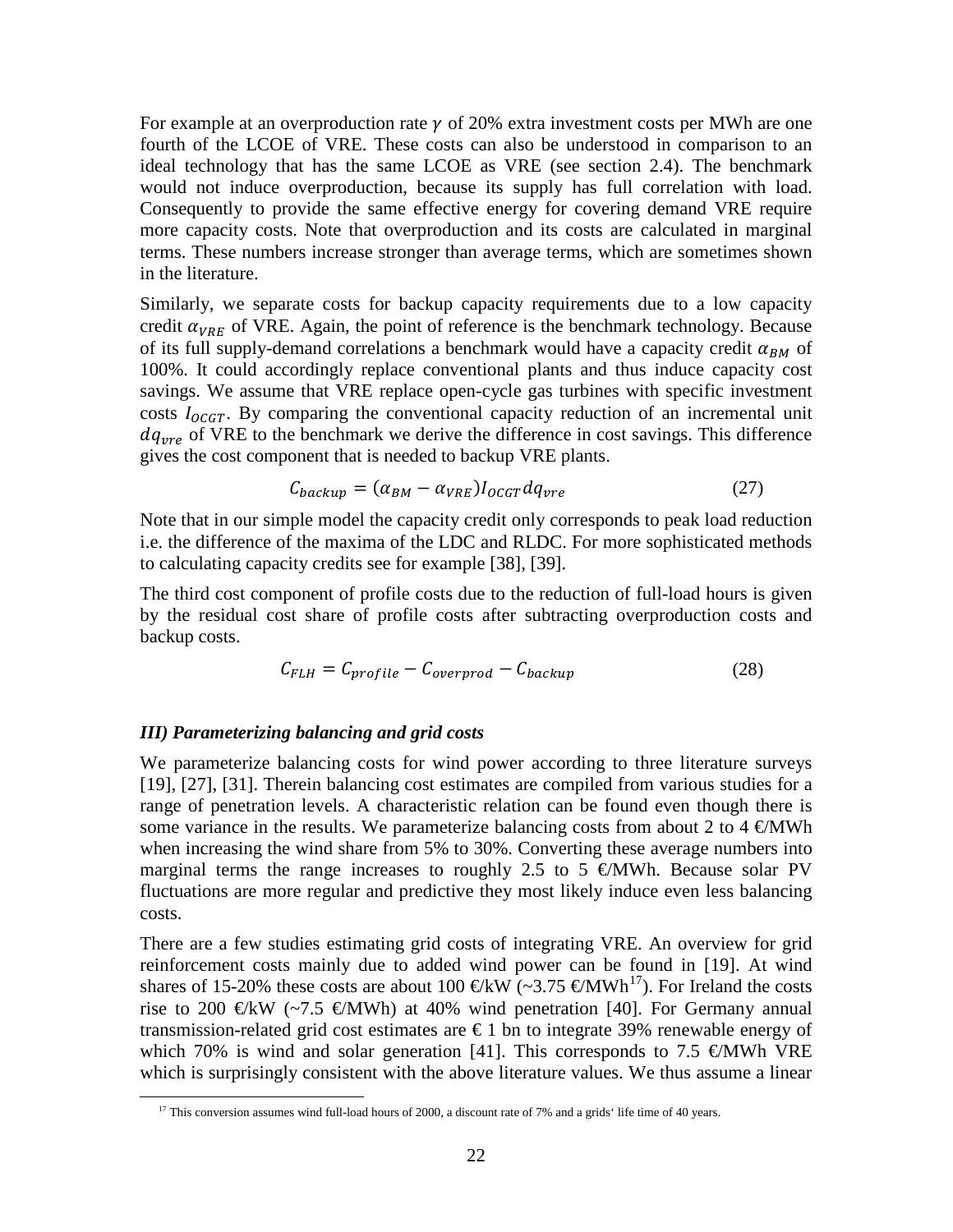increase of grid costs with increasing VRE share up to 7.5  $\epsilon$ MWh (average terms) which translate to about 13  $\oplus$ MWh in marginal terms.

#### <span id="page-22-0"></span>**3.2.Results for System LCOE and integration costs**

[Figure 9](#page-22-1) shows System LCOE and its components as a function of the final electricity share of wind power. Generation costs of wind are assumed to be constant and set to 60  $\epsilon$ MWh as currently realized at the best onshore wind sites in Germany [6]. Integration costs are given in marginal terms and composed of three parts: profile, balancing and grid costs. Short-term System LCOE are the costs of VRE that occur without adaptations of the residual power system. The shaded area shows cost savings that can be realized if residual capacities adjust to VRE deployment (compare [Figure 6](#page-13-0) in section [2.3\)](#page-8-0). The solid line shows long-term System LCOE. Cumulative long-term integration costs are the area between generation costs (LCOE) and this line.



<span id="page-22-1"></span>**Figure 9: System LCOE for increasing shares of wind representing typical thermal power systems in Europe. Integration costs rise up to the order of magnitude of generation costs. Integration costs can thus become an economic barrier to large deployment of VRE.**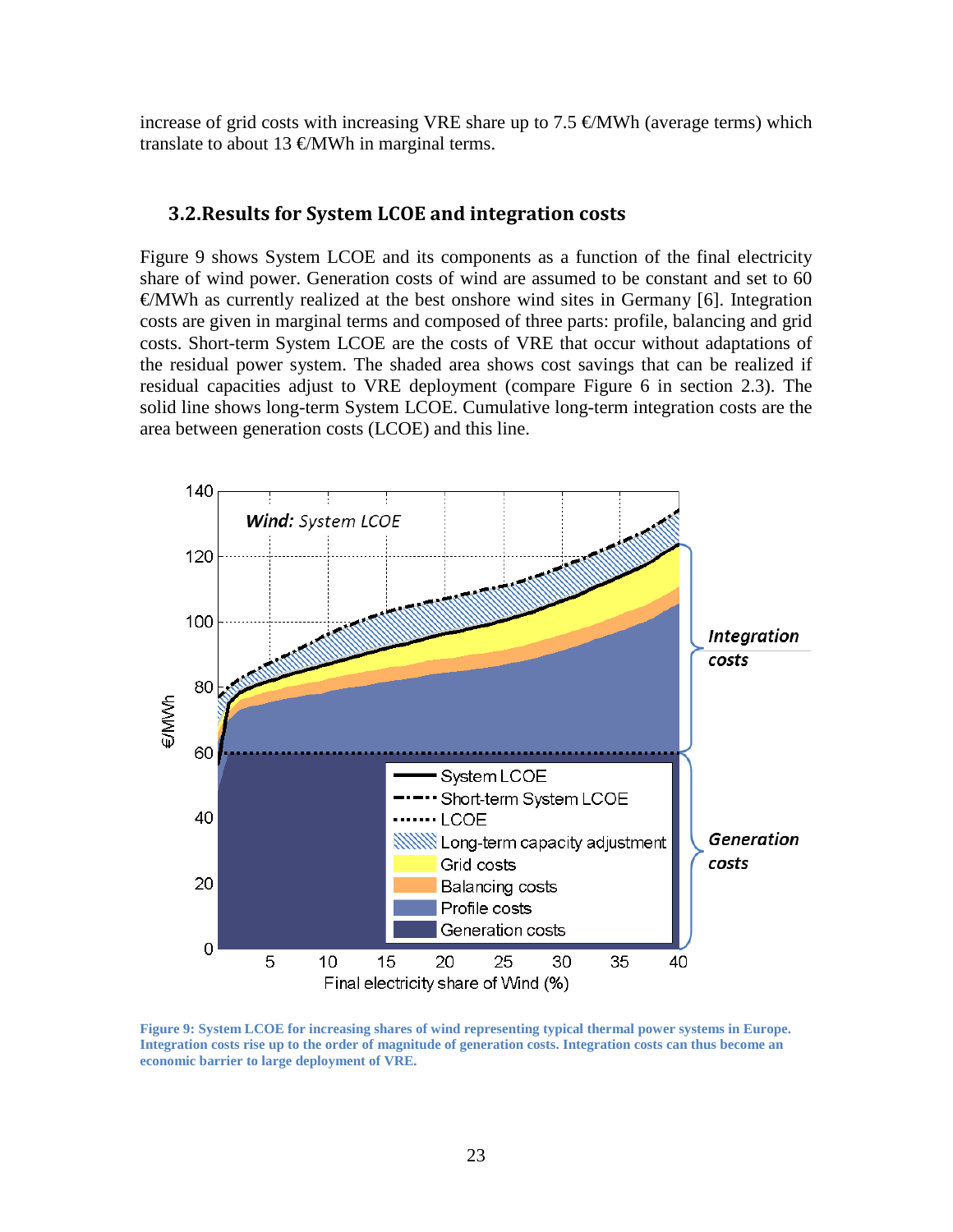We find four main results [\(Figure 9\)](#page-22-1). First, at moderate and higher wind shares ( $>20\%$ ), marginal integration costs are in the same range as generation costs. At a wind share of 40% integration costs reach 60  $\in$ MWh which equals the typical current wind LCOE in Germany. Second, integration costs significantly increase with growing shares. At low shares integration costs start at slightly negative values but steeply increase with further deployment. At moderate shares the curve is concave, at higher shares (>25%) the curve becomes convex. Third, profile costs are the largest component of integration costs, especially driving the convexity of System LCOE. Fourth, short-term System LCOE are larger than (long-term) System LCOE. Long-term adjustments of generation capacity can significantly reduce integration costs and are thus an important integration option.

These results have far-reaching implications. Growing marginal integration costs can become an economic barrier to further deployment of VRE even if their costs drop to low values and their resource potentials would be abundant. In case of a further reduction of generation costs due to technology learning the relative importance of integration costs further increases. A barrier becomes more likely at high shares (>20%) where integration costs become convex. We will see that this is driven by VRE generation that needs to be discarded. DeCarolis and Keith schematically illustrate this convexity in [42]. This does not mean that there is an economic threshold to VRE deployment especially if integration options are applied (section [3.4\)](#page-27-0).

Wind power would only be economically efficient (and competitive<sup>[18](#page-23-0)</sup>) without subsidies if its System LCOE is below the average costs (per MWh) of a purely conventional system (see section [2.2\)](#page-6-0). We suppose that integration costs of conventional plants are small compared to those of VRE. Thus high shares of VRE might only be cost-efficient in the case of considerable  $CO_2$  prices<sup>19</sup>, strong nuclear restrictions or a complete phase out (like in Germany) or significant progress of integration options like long-distance transmission or storage.

Profile costs reach about 30€/MWh at a wind share of 30%. This model result is in line with other studies that show decreasing marginal values for wind. These reductions can be interpreted as profile costs if compared to the average annual electricity price.<sup>[20](#page-23-2)</sup> To allow the comparison all literature values were normalized to an annual load-weighted electricity price of 70  $\epsilon$ MWh. Allowing for long-term adjustments Mills and Wiser [12] derive profile costs of 15-30  $\epsilon$ MWh for California at wind penetrations of 30-40% and Hirth [43] estimates 14-35  $\epsilon$ MWh at 30% penetration for North-Western Europe. Using dispatch models and not considering potential capacity adjustments Hirst and Hild [13] estimate profile costs of up to about 50  $\in$ MWh at 60% capacity share (of peak load) and Grubb [14] shows results of 20-40  $\epsilon$ MWh at 40% wind penetration of total generation. A broad survey of about 30 studies estimates long-term profile costs at 15-25  $\epsilon$ MWh at 30% penetration [31].

Estimates for balancing and grids costs are much smaller than the results for profile costs. This implies that when evaluating variable renewables and their integration costs, profile costs should not be neglected. Moreover, integration options that reduce profile costs are

<span id="page-23-0"></span>

 $18$  In case of perfect and complete markets.<br><sup>19</sup> This assumes that carbon capture and storage (CCS) will not be a mitigation option.

<span id="page-23-2"></span><span id="page-23-1"></span> $^{20}$  The effect of uncertainty was subtracted from the value reduction in those cases were it was considered in the original analysis.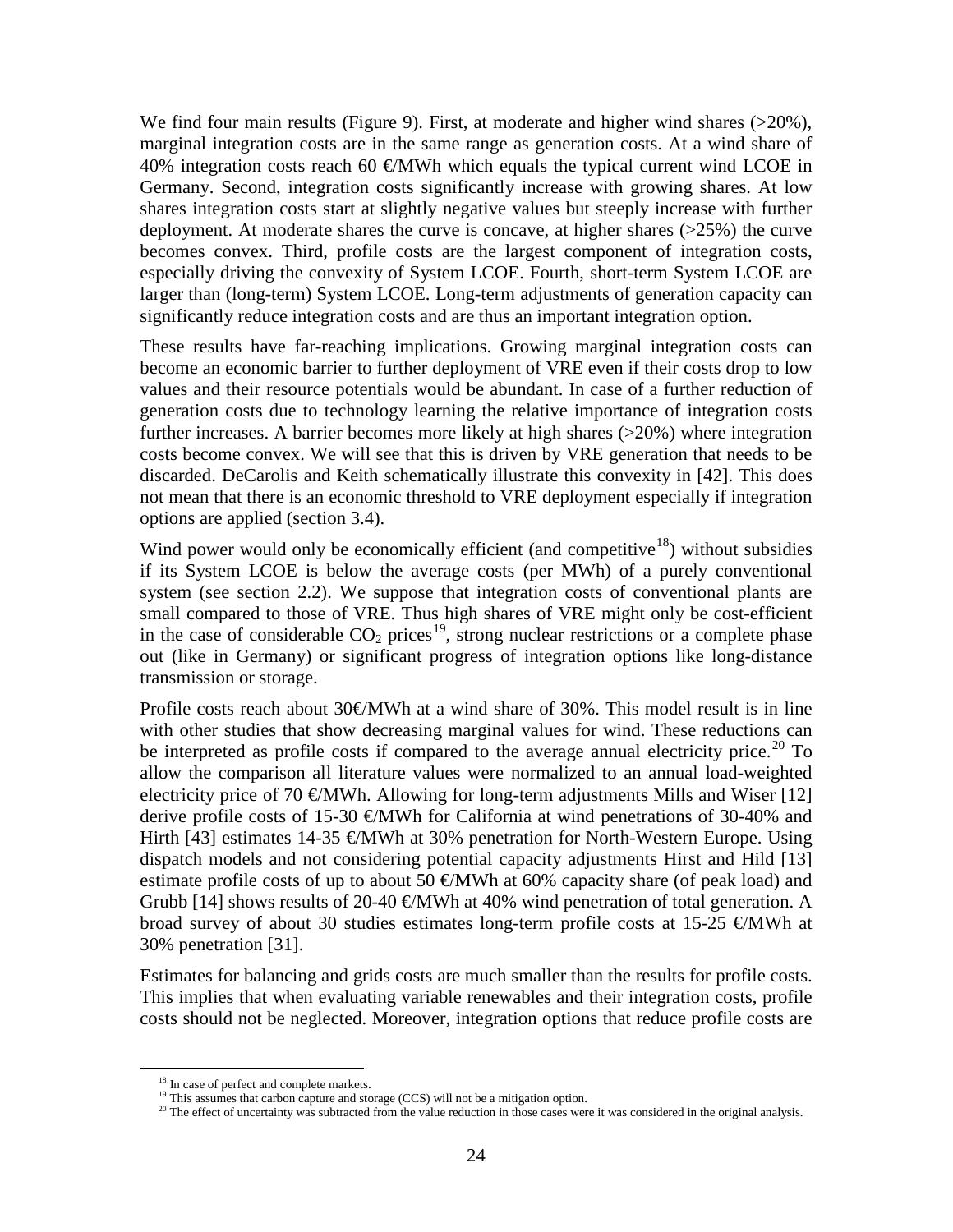particularly important for reducing the costs of an energy transformation towards VRE (section [3.4\)](#page-27-0).

The economic barriers to the deployment of high shares of VRE might be alleviated by integration options like capacity adjustments of conventional generating technologies, long-distance transmission or electricity storage. On the one hand these options have a reducing effect on integration costs. On the other hand their investment costs as well have an increasing effect on integration costs. In an economically efficient mix of integration options their investment costs can be considerably overcompensated by the reducing effect on integration costs. The dashed line in [Figure 9](#page-22-1) shows short-term System LCOE. It reflects short-term integration costs before the system adapts to the deployment of VRE. No integration options are newly installed in particular the dispatchable capacities remain unchanged when introducing VRE. For long-term System LCOE the only integration option explicitly modeled here are adjustments of the dispatchable capacities. These adjustments significantly reduce integration costs for all levels of wind deployment (shaded area). In section [3.4](#page-27-0) we discuss various integration options and suggest that longterm capacity adjustments is among the most important integration option.

The integration cost savings from capacity adjustments correspond to profile costs. Hence, profile costs that occur in the short term are even higher than the long-term share shown in [Figure 9.](#page-22-1) Adaptations of dispatchable plants drive down integration costs according to two mechanisms:

- 1) First, VRE reduce the average utilization (or full-load hours) of dispatchable power plants. Peak-load plants like gas turbines have lower specific investment costs and are thus more cost-efficient at low full-load hours. Hence, VRE shift the long-term optimal mix of residual capacities from base-load to mid-load and peak-load technologies. Because increasing wind shares continuously change the RLDC as shown in [Figure 5](#page-12-0) (left), the residual capacity mix continuously responses. Hence, the described mechanism reduces short-term integration costs at all levels of wind penetration.
- 2) Second, VRE can reduce overall capacity requirements. At low penetration levels wind power plants have a moderate capacity credit. In the short term this does not reduce costs because conventional capacities are already paid and their investment costs are sunk. In the long run when capacity needs to be rebuilt, VRE deployment can reduce the overall capacity requirement. However, already at moderate shares of wind, the marginal capacity savings of an added wind capacity is almost zero. Every newly installed wind plant needs to be fully backed up by dispatchable plants. Hence, in contrast to the first mechanism, integration cost savings due to overall capacity savings by VRE only occur at low levels of wind penetration.

## **3.3.A closer look on profile costs**

Above we found that profile costs are the largest single cost component of integration costs. This component thus mainly determines the magnitude and shape of total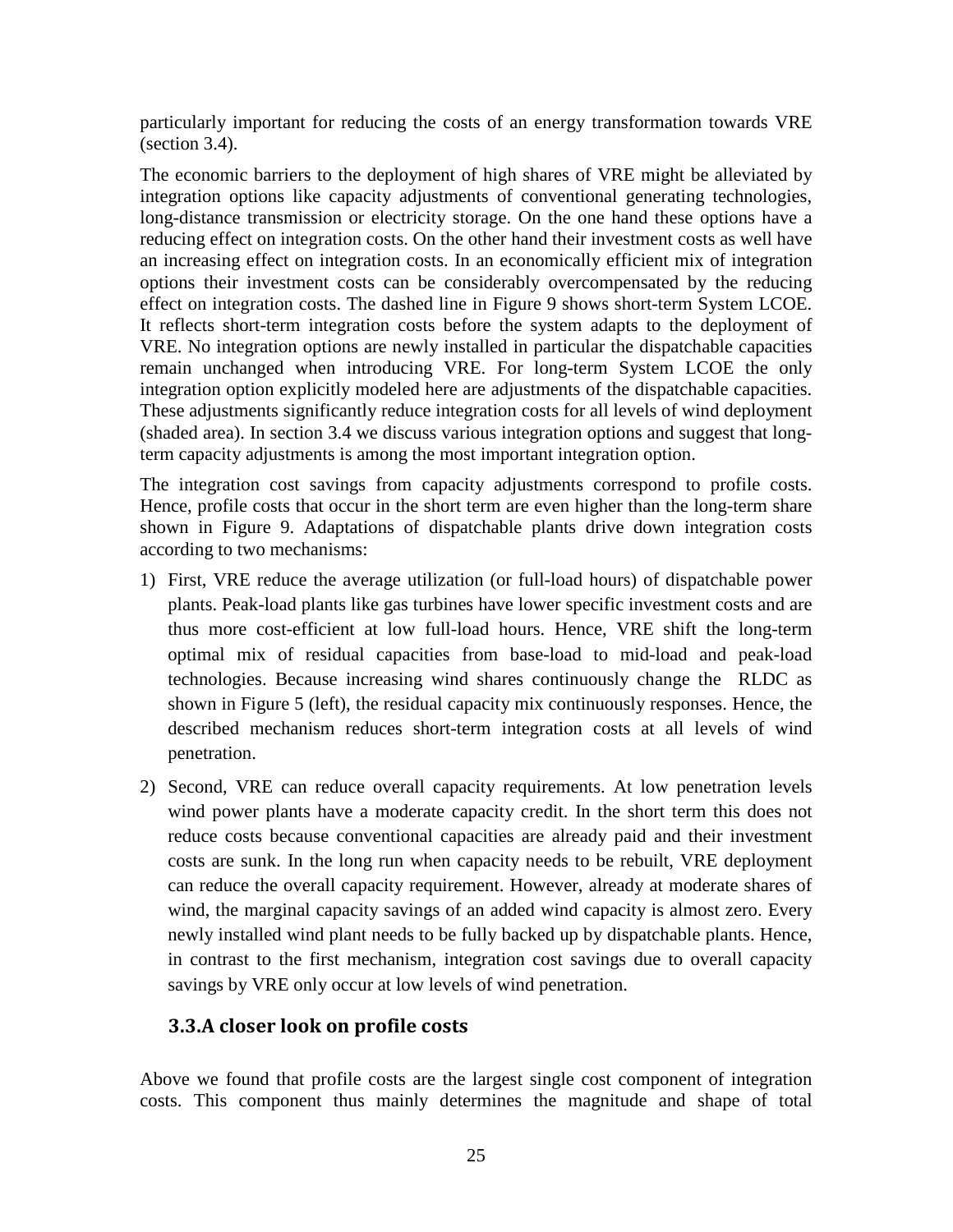integration costs. Here we further decompose the model results for profile costs to understand the underlying drivers and their relative importance. Moreover we extend the analysis to solar PV.

[Figure 10](#page-26-0) shows (long-term) profile costs and its components for wind power (above) and solar PV (below) as a function of the final electricity share. We disassemble profile costs into components according to three cost drivers introduced in section [2.3:](#page-8-0) Backup requirements due to a small capacity credit, reduced full-load hours of dispatchable plants and overproduction of VRE. For generation costs we assume 60  $\epsilon$ MWh for wind and 120  $\in$ MWh for solar PV<sup>[21](#page-25-0)</sup> [6].



<span id="page-25-0"></span><sup>&</sup>lt;sup>21</sup> LCOE of 120  $\in$ MWh for solar PV are already achieved in Spain and will probably be reached in Germany within the next years due to further technology learning.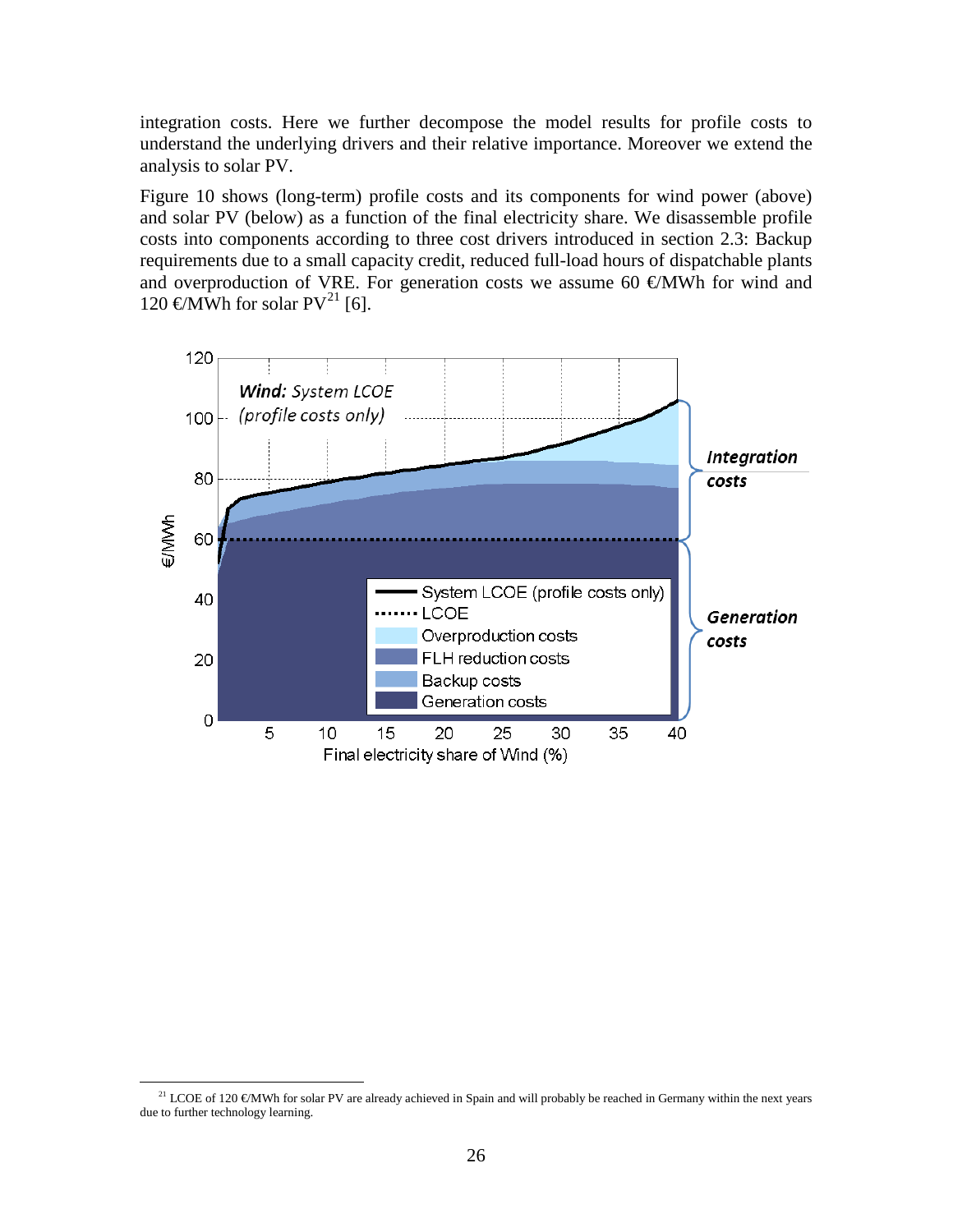

<span id="page-26-0"></span>**Figure 10: System LCOE (profile costs only) for increasing generation shares of wind (above) and solar PV (below) for Germany estimated with a power system model that is designed for calculating profile costs. These costs are decomposed into three cost drivers. The full-load hour (FLH) reduction of conventional plants is the largest cost driver at moderate shares, while overproduction costs significantly increase integration costs at high shares.**

We find three main results that hold for wind and solar PV [\(Figure 10\)](#page-26-0). First, the largest costs driver at moderate shares (10-20%) is the FLH reduction of conventional plants even though the residual capacity mix optimally adapts to VRE deployment. Fortunately, these costs are concave and saturate at higher shares. Second, with increasing shares overproduction costs occur and significantly grow. These costs drive the convex shape of integration costs. Third, backup requirements induce only minor costs that are constant for a wide range of penetration levels. Fourth, profile costs are negative at low shares.

While the rough magnitude and shape of profile costs are similar for wind and solar, there are some specific differences. Solar PV induces higher integration costs for moderate and high shares. At moderate shares profile costs are higher for solar PV than for wind due to higher FLH reduction costs. Overproduction costs for solar occur earlier (~15%) than for wind  $(\sim 25\%)$  and increase stronger. Once the load of summer days is covered with solar PV further solar deployment does mostly lead to overproduction. At very low shares (<2%) wind shows negative profile costs due to a high marginal capacity credit. In contrast, solar PV requires backup power at all penetration levels due to inappropriate matching of peak load at winter evenings and solar supply. However, at low shares  $(\sim 5\%)$ solar PV induces slightly less profile costs than wind. Diurnal correlations of solar supply with load particularly reduce intermediate load and reshape the RLDC so that FLH reduction costs are smaller compared to wind.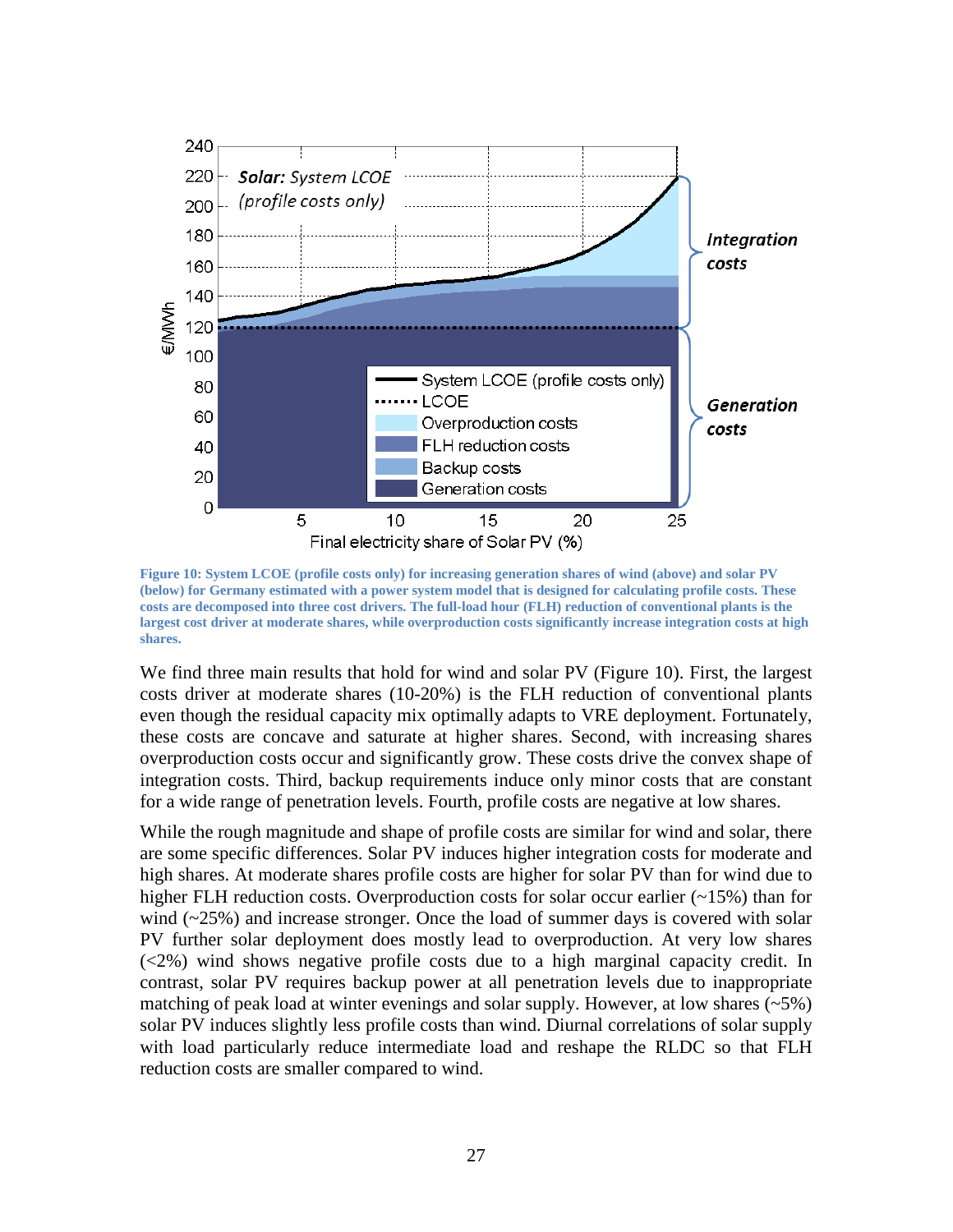## <span id="page-27-0"></span>**3.4.Implications for integration options**

The previous sections have shown that integration costs could significantly increase with penetration. However, there are a number of integration options that might effectively reduce integration costs and dismantle potential economic barriers to integrating VRE especially at high shares. However note that deploying integration options are not an end in itself. Most integration options are costly, and it is unclear to what extend these options are economically efficient. Deriving an efficient mix of integration options requires a careful analysis of a power system considering the complex interaction of variable renewables, other generating technologies and integration options as well as the relevant externalities (see for example [44]–[46]). This is beyond the scope of this paper. Instead here we derive basic implications for potential integration options from the quantification of System LCOE. This can assist further analyses by pointing out the most important options. Note that in the case of perfect and complete markets, in particular if all externalities of generating technologies are internalized market prices would incentivize all efficient integration options. Hence this section should not be understood as a list of what should be subsidized, but rather as a starting point for further research.

Capacity adjustments have been explicitly modeled in section [3.2](#page-22-0) finding that shifting the residual capacity mix from base load to mid and peak load technologies can heavily reduce integration costs (profile costs).

Cross-border transmission and grid reinforcement is typically rated as a very important integration option. However, analyzing this integration option is complex because its potential to reduce integration costs of VRE in a country depends on the development of the generation mix in the neighboring countries. If the countries do not develop similar VRE shares reinforcing the grid connection would virtually reduce the VRE share in the resultant interconnected power system. Hence, marginal integration costs would then decrease as found in section [3.2.](#page-22-0) If on the other hand most neighboring countries increasingly deploy VRE, the cost-saving potential of transmission grids decreases because of high geographical correlations of VRE supply and power demand [6]. Moreover, long-distance transmission grids can indirectly decrease the generation costs of VRE significantly by allowing the access to the better renewable sites. Thus increased FLH of VRE would reduce the generation-side LCOE, though the integration costs would increase due to transmission grid costs.

We found in section [3.2](#page-22-0) that profile costs are the largest component of integration costs. The matching of residual power demand and VRE supply gets worse with increasing shares. Any measure that can flexibly shift power demand or supply in time could improve this matching and would reduce integration costs.

If demand could be flexibly shifted over the course of a year at low costs, profile costs would be zero. That would mean that demand follows variable renewable supply to a large extend which is not realistic. However, it indicates the huge potential of demandside management (DSM) in particular in the long term.

Analogously electricity storage has similar long-term potential by shifting electricity supply in time. To significantly reduce profile costs a storage system requires large and cheap reservoir to store huge amounts of electricity for longer times (weeks – seasons).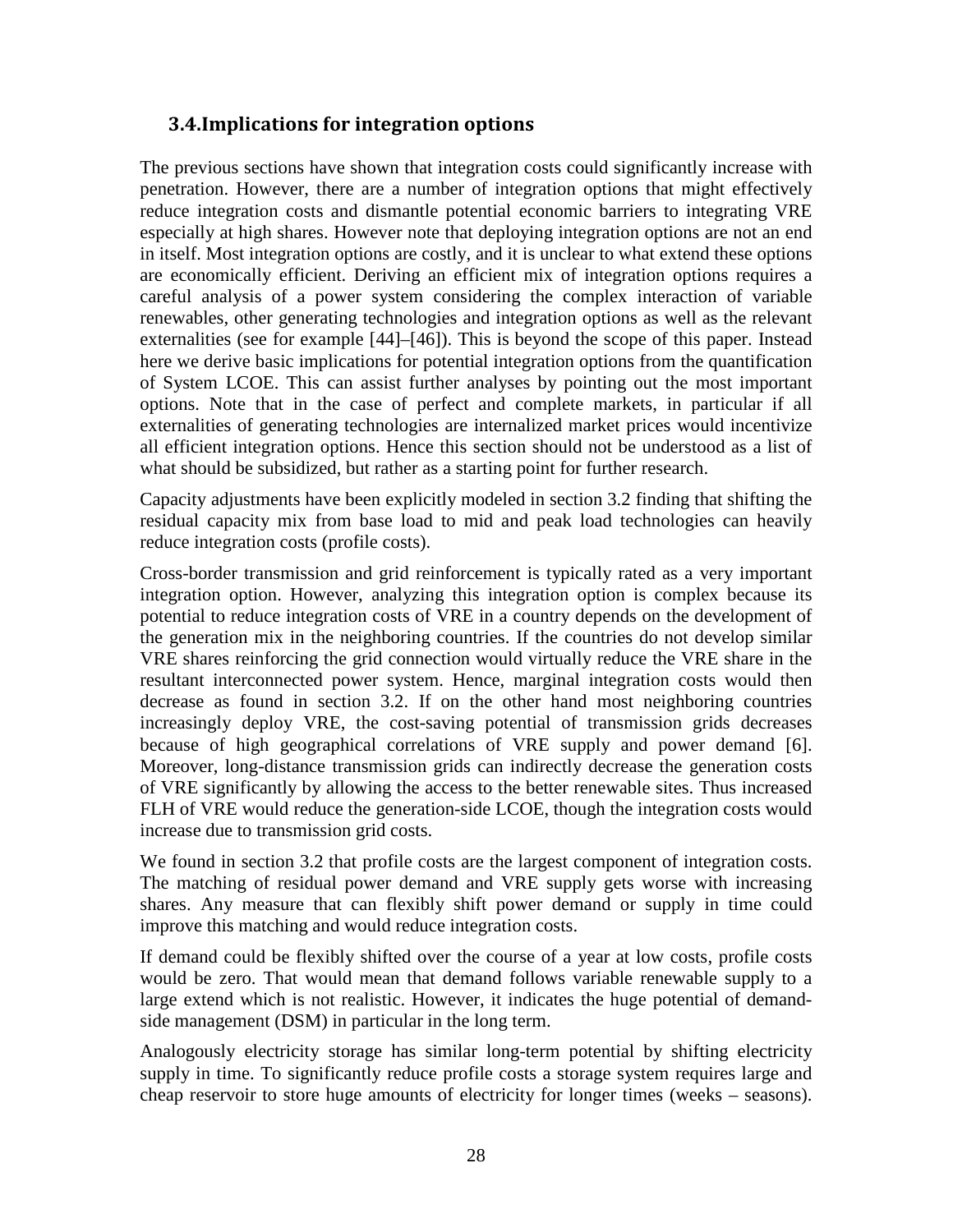For Germany a reinforced grid connection to the pumped-hydro storage plants in Austria and Switzerland as well as a grid extension to the Scandinavian hydro and pumped-hydro plants has potential to foster VRE integration. Chemical storage of electricity in hydrogen or methane in principle offers huge capacities and reservoirs. However, this option has a low total efficiency of 28-45% for the full storage cycle of power-hydrogen-methanepower and high costs for electrolysis and methanization capacities [47]. This drawback might be compensated by using renewable methane in the transport sector.

In principle, the links between the power sector and other sectors could be utilized to flexibilize demand and supply. Combined heat and power plants could easily be extended with thermal storage. In future, electric vehicles might offer storage and DSM possibilities.

## <span id="page-28-0"></span>**4. Summary and conclusion**

Due to the challenge of transforming energy systems policy makers demand for metrics to compare power generating technologies and infer about their economic efficiency or competitiveness. Levelized costs of electricity (LCOE) are typically used for that. However, they are an incomplete indicator because they do not account for integration costs. An LCOE comparison of VRE and conventional plants would tend to overestimate the economic efficiency of VRE in particular at high shares. In other words, LCOE of wind falling below those of conventional power plants does not imply that wind deployment is economically efficient or competitive. In this paper we have introduced a new cost metric to overcome this deficit. *System LCOE* of a technology are the sum of its marginal generation costs (LCOE) and marginal integration costs per generated energy unit.

We show that System LCOE can be interpreted as the marginal economic costs of VRE including the costs induced by their variability on a system level. That is why in contrast to a standard LCOE comparison the new metric allows the economic evaluation of VRE such as deriving optimal quantities while remaining an intuitive and familiar format. Only if System LCOE of VRE drop below the average System LCOE of a purely conventional system VRE are economically efficient and competitive.

The formalization of System LCOE required a new mathematical definition of integration costs that directly relates to economic theory while standard definitions lack such a link. For that purpose we extended standard definitions by a new cost component *profile costs* that can be understood as a more general conception of standard adequacy costs. While adequacy costs only cover backup costs due to a low capacity credit of VRE, profile costs additionally account for the reduction of full-load hours of conventional plants and overproduction when VRE supply exceeds demand. Only because the new definition of integration costs contains profile costs it can be economically interpreted as the total costs of variability and consequently used to evaluate VRE.

We have shown that the cost perspective of System LCOE is equivalent to the established market value perspective where market value and LCOE of a technology are compared. The new definition of integration costs corresponds to a decrease of the market value of VRE with increasing shares. The concept of System LCOE hereby connects two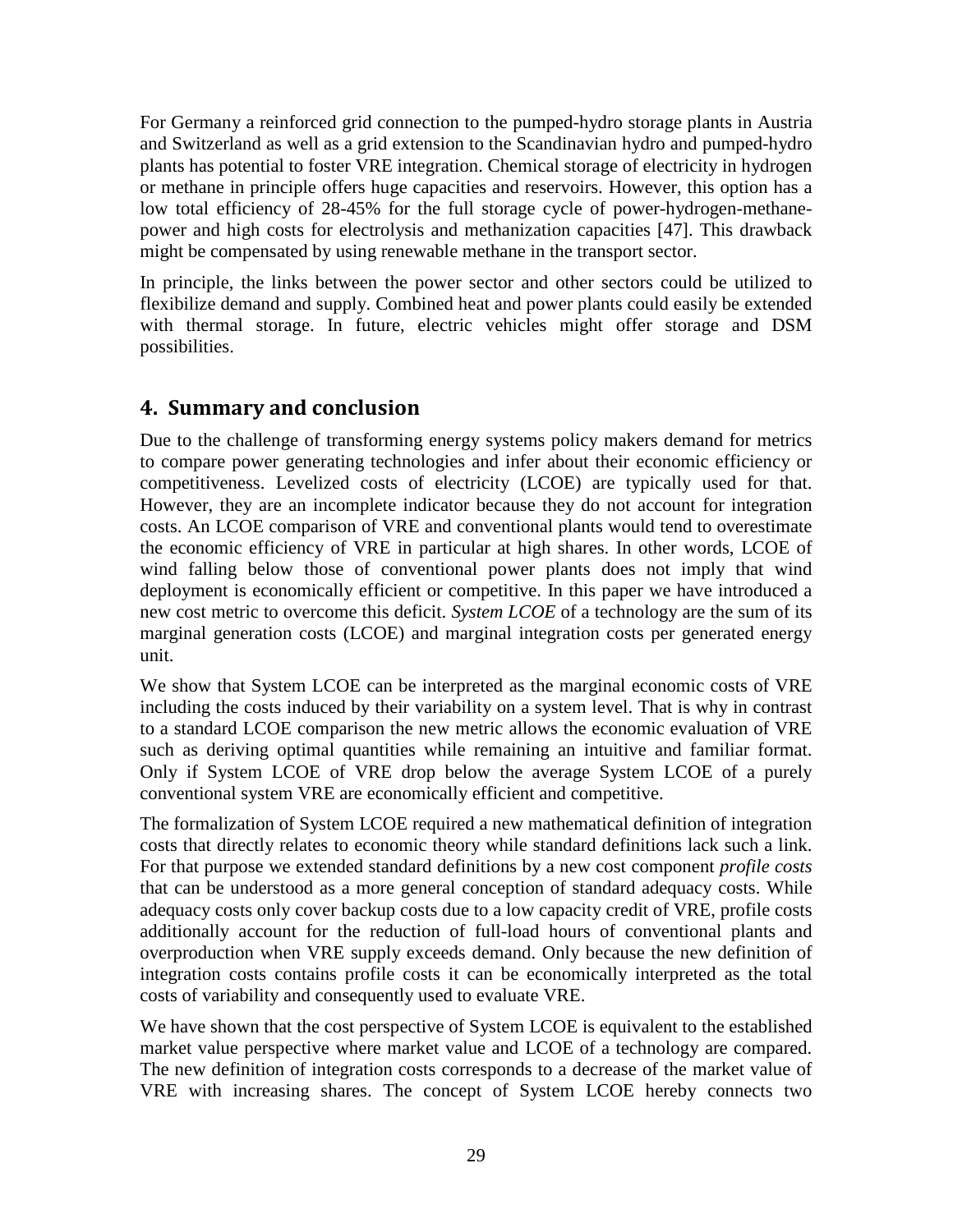literature branches: dedicated integration cost studies and economic literature on the value of VRE. This link hopefully stimulates future research like a more accurate estimation of VRE values with highly-resolved models typically used in integration studies.

Furthermore, to demonstrate how the concept can help understanding the integration challenge we quantified System LCOE for VRE in typical European thermal power systems based on model and literature results. As a central result we find that at wind shares above 20%, marginal integration costs can be in the same range as generation costs if integration options like storage or long-distance transmission are not deployed. Moreover, System LCOE and integration costs significantly increase with VRE penetration and can thus become an economic barrier to further deployment of wind and solar power. That does not mean that optimal shares of VRE are low in particular when negative externalities like climate change and further benefits of VRE are internalized. However, achieving high shares of VRE might need considerable carbon prices as well as strong nuclear capacity restrictions or significant renewables support.

Integration options could dismantle the economic barriers of deploying VRE by reducing integration costs. Quantifying different integration cost components that correspond to different impacts of VRE gave insights towards identifying the most crucial integration challenges and finding suitable integration options. We find that profile costs make up the largest part of integration costs. Grid reinforcement costs and costs for balancing due to forecast errors are comparably low. Hence, three integration options are in particular important because they reduce profile costs: firstly, adjusting the residual generation capacities to a mix with lower capital cost, secondly, increasing transmission capacity to neighboring power systems reduces integration costs strongly, in particular if those power systems do not develop similar shares of VRE and thirdly, any measure that helps shifting demand or supply in time like demand-side management and long-term storage.

Evaluating technologies and deriving cost-efficient transformation pathways requires a system perspective. Hereby System LCOE can serve as an intuitive metric yet accounting for the complex interaction of variable renewables, other generating technologies and potentially integration options. This paper focused on introducing the concept and showing an initial application. In the future it can be further refined and estimated by more sophisticated models. Promising research directions are the interaction of different integration options and a refined consideration of the temporal evolution of the system adjusting in response to VRE deployment. Furthermore System LCOE estimates can provide a simple parameterization of integration costs for large-scale models like integrated assessment models that cannot explicitly model crucial properties of VRE and lack high temporal and spatial resolution.

## **Acknowledgements**

The authors would like to thank Ryan Wiser, Andrew Mills, Simon Müller, Robert Brecha, Steffen Schlömer, Markus Haller, Robert Pietzcker and three anonymous reviewers for helpful comments and fruitful discussions.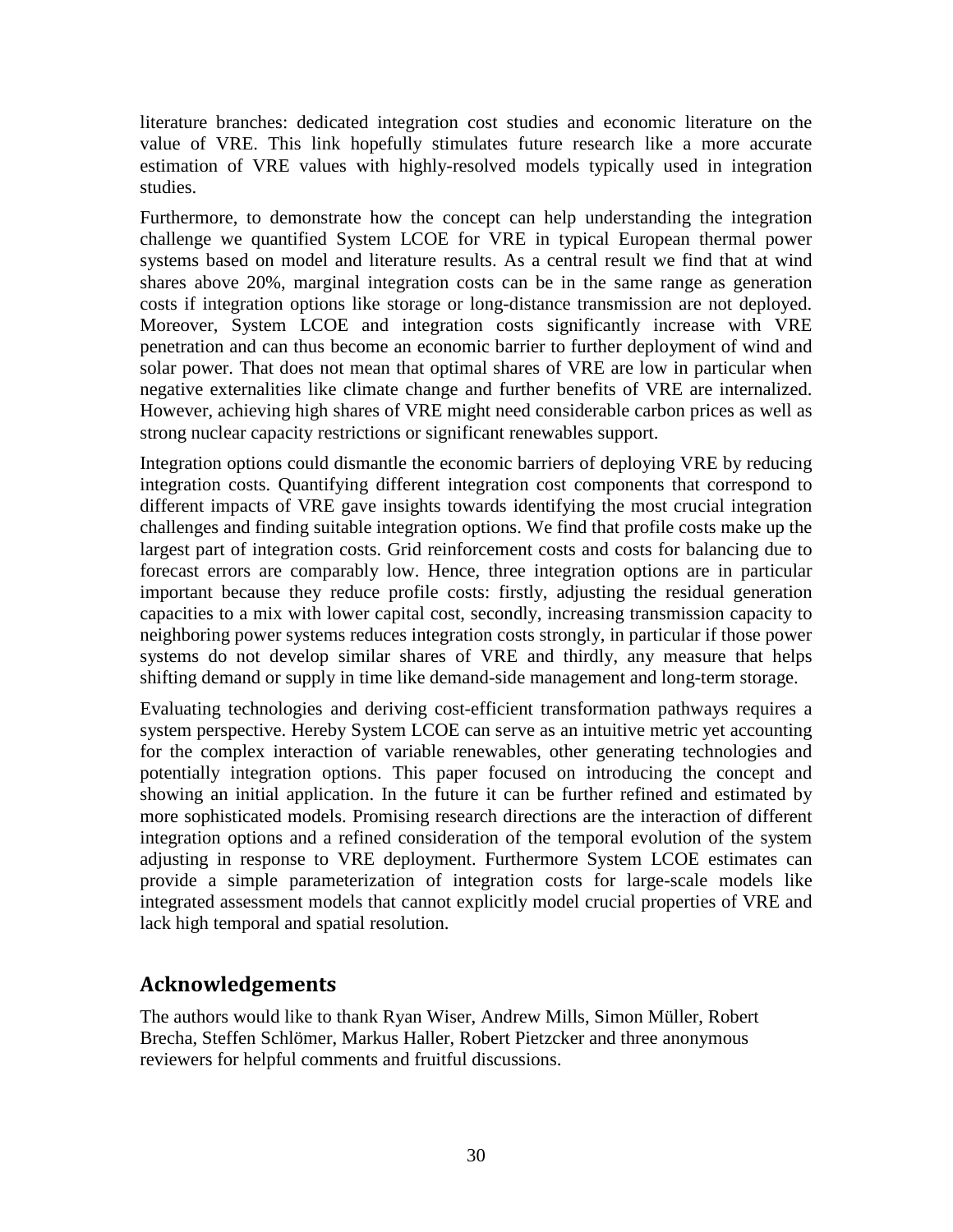## **References**

- [1] C. Karlynn and P. Schwabe, "Wind Levelized Cost of Energy: A Comparison of Technical and Financing Input Variables." Technical Report NREL/TP-6A2-46671, 2009.
- [2] IPCC, *Special Report on Renewable Energy Sources and Climate Change Mitigation.* United Kingdom and New York, NY, USA: Cambridge University Press, 2011.
- [3] IEA/NEA, "Projected Costs of Generating Electricity," International Energy Agency/Nuclear Energy Agency, 2011.
- [4] S. Borenstein, "The Private and Public Economics of Renewable Electricity Generation," *Journal of Economic Perspectives*, vol. 26, no. 1, pp. 67–92, 2012.
- [5] IRENA, "Renewable Power Generation Costs in 2012: An Overview," International Renewable Energy Agency, 2012.
- [6] C. Kost, T. Schlegl, J. Thomsen, S. Nold, and J. Mayer, "Studie Stromentstehungskosten Erneuerbare Energien," Fraunhofer-Institut für Solare Energiesysteme ISE, 2012.
- [7] EIA, "Annual Energy Outlook 2013," U.S. Energy Information Administration, 2013.
- [8] P. L. Joskow, "Comparing the costs of intermittent and dispatchable electricity generating technologies," *The American Economic Review*, vol. 101, no. 3, pp. 238– 241, 2011.
- [9] A. D. Lamont, "Assessing the long-term system value of intermittent electric generation technologies," *Energy Economics*, vol. 30, no. 3, pp. 1208–1231, May 2008.
- [10] S. Borenstein, "The market value and cost of solar photovoltaic electricity production," *Center for the Study of Energy Markets (CSEM) Working Paper Series*, vol. CSEM WP 176, 2008.
- [11] M. Fripp and R. H. Wiser, "Effects of Temporal Wind Patterns on the Value of Wind-Generated Electricity in California and the Northwest," *IEEE Transactions on Power Systems*, vol. 23, no. 2, pp. 477–485, 2008.
- [12] A. Mills and R. Wiser, "Changes in the Economic Value of Variable Generation at High Penetration Levels: A Pilot Case Study of California." Ernest Orlando Lawrence Berkeley National Laboratory, 2012.
- [13] E. Hirst and J. Hild, "The Value of Wind Energy as a Function of Wind Capacity," *The Electricity Journal*, vol. 17, no. 6, pp. 11 – 20, 2004.
- [14] M. J. Grubb, "Value of variable sources on power systems," in *Generation, Transmission and Distribution, IEE Proceedings C*, 1991, vol. 138, pp. 149–165.
- [15] R. Sims, P. Mercado, W. Krewitt, G. Bhuyan, D. Flynn, H. Holttinen, G. Jannuzzi, S. Khennas, Y. Liu, L. J. Nilsson, J. Ogden, K. Ogimoto, M. O'Malley, H. Outhred, Ø. Ulleberg, and F. van Hulle, "Integration of Renewable Energy into Present and Future Energy Systems," in *IPCC Special Report on Renewable Energy Sources and Climate Change Mitigation*, O. Edenhofer, R. Pichs-Madruga, Y. Sokona, K. Seyboth, P. Matschoss, S. Kadner, T. Zwickel, P. Eickemeier, G. Hansen, S. Schlömer, and C. von Stechow, Eds. Cambridge, United Kingdom and New York, NY, USA: Cambridge University Press, 2011.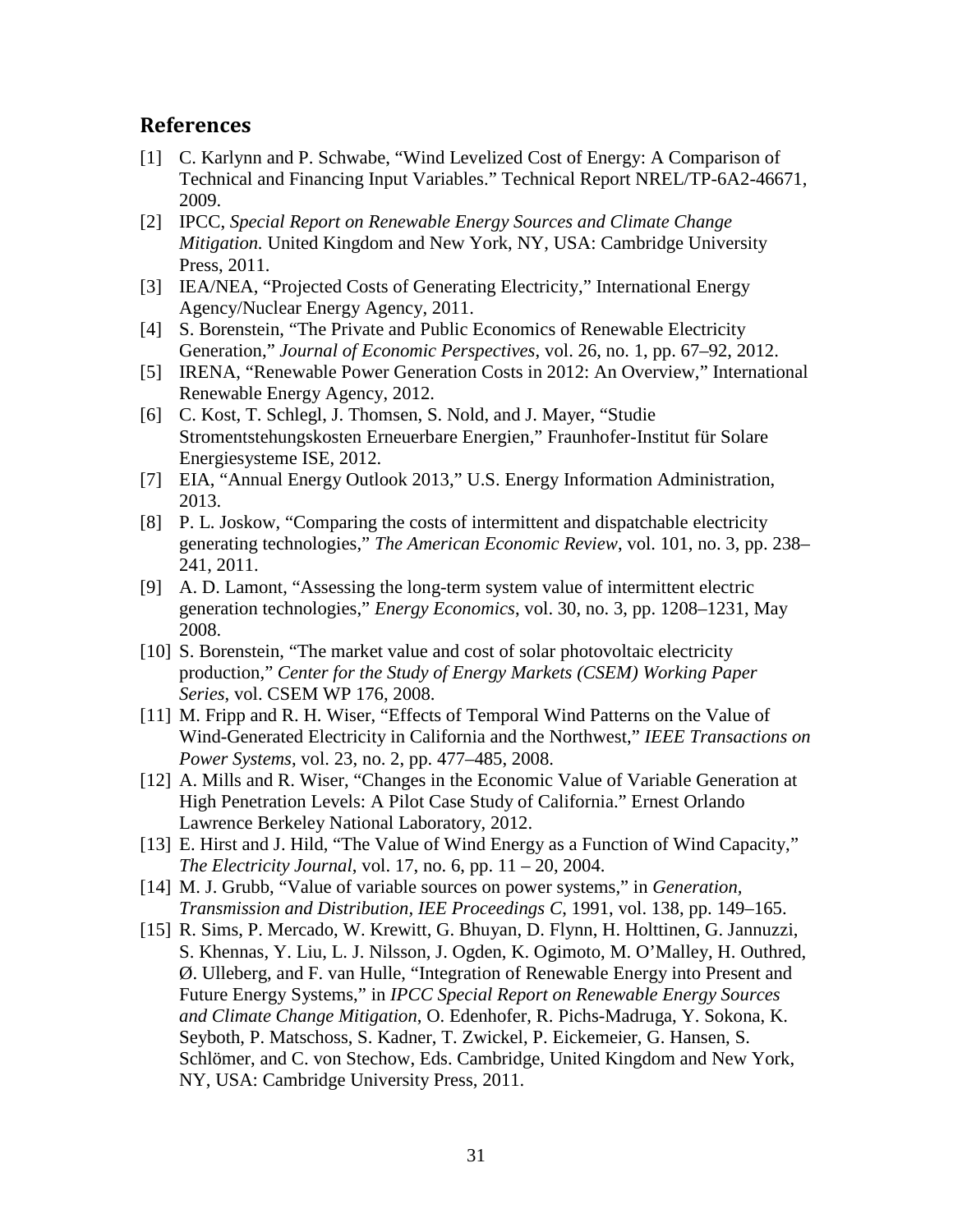- [16] P. Denholm, E. Ela, B. Kirby, and M. Milligan, "The role of energy storage with renewable electricity generation," *Technical Report NREL/TP-6A2-47187*, 2010.
- [17] H. Holttinen, M. OMalley, J. Dillon, D. Flynn, A. Keane, H. Abildgaard, and L. Soder, "Steps for a Complete Wind Integration Study," presented at the 46th Hawaii International Conference on System Sciences proceedings, 2013, pp. 2261–2270.
- [18] M. Milligan, E. Ela, B. M. Hodge, B. Kirby, D. Lew, C. Clark, J. DeCesaro, and K. Lynn, "Integration of Variable Generation, Cost-Causation, and Integration Costs," *The Electricity Journal*, 2011.
- [19] H. Holttinen, P. Meibom, A. Orths, B. Lange, M. O'Malley, J. O. Tande, A. Estanqueiro, E. Gomez, L. Söder, G. Strbac, J. C. Smith, and F. van Hulle, "Impacts of large amounts of wind power on design and operation of power systems, results of IEA collaboration," *Wind Energy*, vol. 14, no. 2, pp. 179–192, 2011.
- [20] M. Milligan and B. Kirby, "Calculating Wind Integration Costs: Separating Wind Energy Value from Integration Cost Impacts." NREL Technical Report TP-550- 46275, 2009.
- [21] GE Energy, "Western Wind and Solar Integration Study," National Renewable Energy Laboratory, Subcontract Report NREL/SR-550-47781 Subcontract Report NREL/SR-550-47781, 2010.
- [22] NEA, "Nuclear Energy and Renewables System Effects in Low-carbon Electricity Systems," Nuclear Energy Agency, 2012.
- [23] H. Holttinen, M. Milligan, E. Ela, N. Menemenlis, J. Dobschinski, B. Rawn, R. J. Bessa, D. Flynn, E. Gomez-Lazaro, and N. K. Detlefsen, "Methodologies to Determine Operating Reserves Due to Increased Wind Power," *IEEE Transactions on Sustainable Energy*, vol. 3, no. 4, pp. 713–723, Oct. 2012.
- [24] J. C. Smith, M. R. Milligan, E. A. DeMeo, and B. Parsons, "Utility wind integration and operating impact state of the art," *Power Systems, IEEE Transactions on*, vol. 22, no. 3, pp. 900–908, 2007.
- [25] J. F. DeCarolis and D. W. Keith, "The economics of large-scale wind power in a carbon constrained world," *Energy Policy*, vol. 34, no. 4, pp. 395–410, Mar. 2006.
- [26] J. DeCesaro and K. Porter, "Wind Energy and Power System Operations: A Review of Wind Integration Studies to Date," National Renewable Energy Laboratory, Subcontract Report NREL/SR-550-47256, 2009.
- [27] R. Gross, P. Heptonstall, D. Anderson, T. Green, M. Leach, and J. Skea, "The Costs and Impacts of Intermittency: An assessment of the evidence on the costs and impacts of intermittent generation on the British electricity network." UK Energy Research Centre's (UKERC), 2006.
- [28] W. Katzenstein and J. Apt, "The cost of wind power variability," *Energy Policy*, vol. 51, pp. 233–243, Dec. 2012.
- [29] G. Luderer, V. Krey, K. Calvin, J. Merrick, S. Mima, R. Pietzcker, J. Van Vliet, and K. Wada, "The role of renewable energy in climate stabilization: results from the EMF27 scenarios," *Climatic change (in press)*, 2013.
- [30] M. Nicolosi, "Wind power integration and power system flexibility–An empirical analysis of extreme events in Germany under the new negative price regime," *Energy Policy*, vol. 38, no. 11, pp. 7257–7268, Nov. 2010.